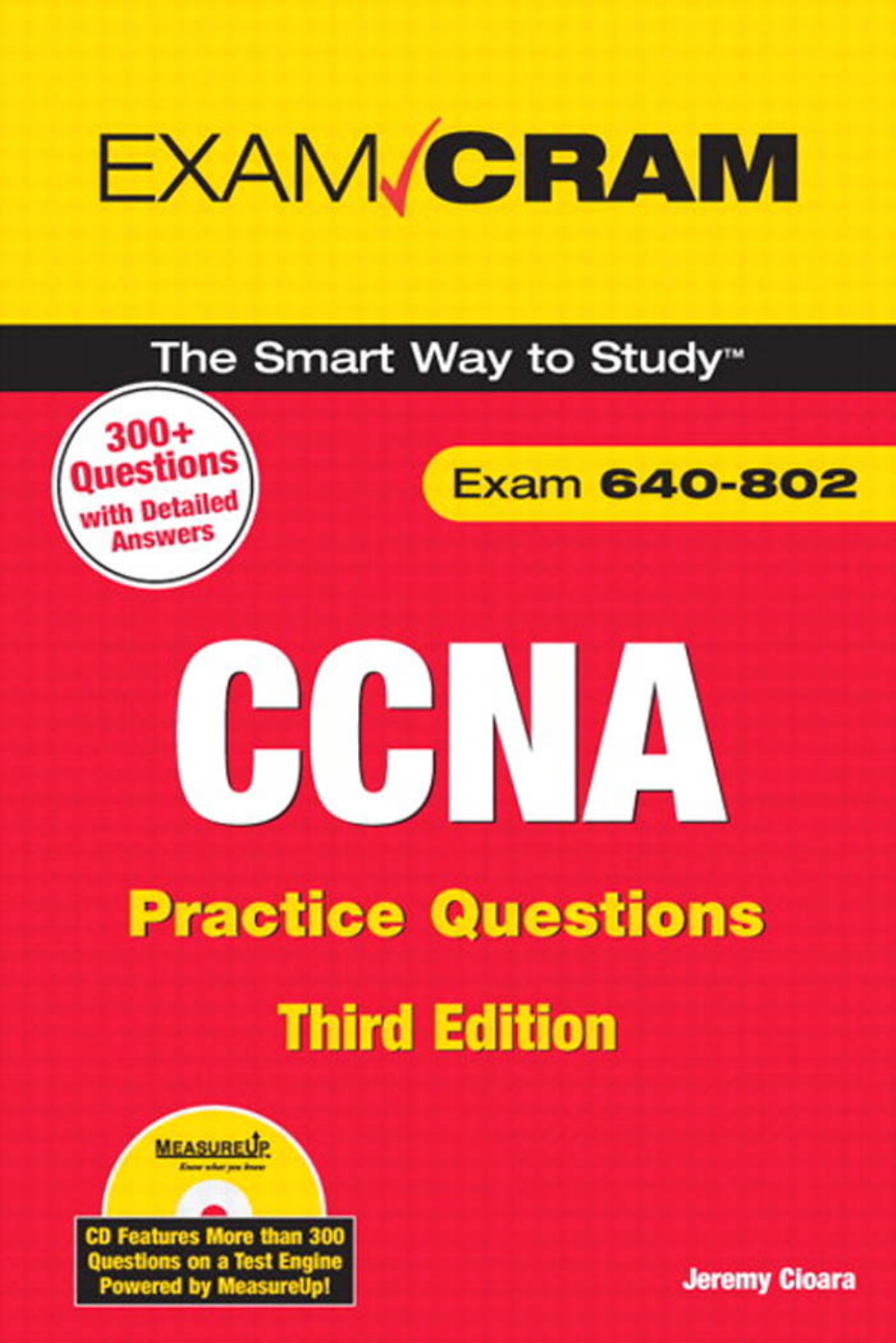#### **CCNA Practice Questions (Exam 640-802), Third Edition**

Copyright ® 2008 by Que Publishing

All rights reserved. No part of this book shall be reproduced, stored in a retrieval system, or transmitted by any means, electronic, mechanical, photocopying, recording, or otherwise, without written permission from the publisher. No patent liability is assumed with respect to the use of the information contained herein. Although every precaution has been taken in the preparation of this book, the publisher and author assume no responsibility for errors or omissions. Nor is any liability assumed for damages resulting from the use of the information contained herein.

ISBN-13: 978-0-7897-3714-4 ISBN-10: 0-7897-3714-0

Library of Congress Cataloging-in-Publication Data

Cioara, Jeremy. CCNA practice questions (exam 640-802) / Jeremy Cioara. -- 3rd ed. p. cm. ISBN 978-0-7897-3714-4 (pbk. w/CD) 1. Computer networks--Examinations--Study guides. 2. Computer networks-- Examinations, questions, etc. 3. Electronic data processing personnel-- Certification--Study guides. I. Title.

QA76.3.C48 2008 004.6--dc22

2008008365

Printed in the United States of America First Printing April 2008

#### **Trademarks**

All terms mentioned in this book that are known to be trademarks or service marks have been appropriately capitalized. Que Publishing cannot attest to the accuracy of this information. Use of a term in this book should not be regarded as affecting the validity of any trademark or service mark.

#### **Warning and Disclaimer**

Every effort has been made to make this book as complete and as accurate as possible, but no warranty or fitness is implied. The information provided is on an "as is" basis. The author and the publisher shall have neither liability nor responsibility to any person or entity with respect to any loss or damages arising from the information contained in this book or from the use of the CD or programs accompanying it.

#### **Bulk Sales**

Que Publishing offers excellent discounts on this book when ordered in quantity for bulk purchases or special sales. For more information, please contact

**U.S. Corporate and Government Sales 1-800-382-3419 corpsales@pearsontechgroup.com**

For sales outside of the U.S., please contact:

**International Sales international@pearsoned.com**

The Safari® Enabled icon on the cover of your favorite technology book means the book is available through Safari Bookshelf. When you buy this book, you get free access to the online edition for 45 days.

Safari Bookshelf is an electronic reference library that lets you easily search thousands of technical books, find code samples, download chapters, and access technical information whenever and wherever you need it.

To gain 45-day Safari Enabled access to this book:

- Go to<http://www.quepublishing.com/safarienabled>
- Complete the brief registration form
- Enter the coupon code FNK3-N2NI-R1YB-NJJ3-FP91

If you have difficulty registering on Safari Bookshelf or accessing the online edition, please e-mail customer-service@safaribooksonline.com.

**Associate Publisher** David Dusthimer

**Acquisitions Editor** Brett Bartow

**Senior Development Editor** Christopher Cleveland

**Managing Editor** Patrick Kanouse

**Project Editor** Seth Kerney

**Copy Editor** Geneil Breeze

**Proofreader** Kathy Ruiz

**Technical Editors** Ishaq Mehr Michael Valentine

**Publishing Coordinator** Vanessa Evans

**Multimedia Developer** Dan Scherf

**Book Designer** Gary Adair

**Page Layout** Trudy Coler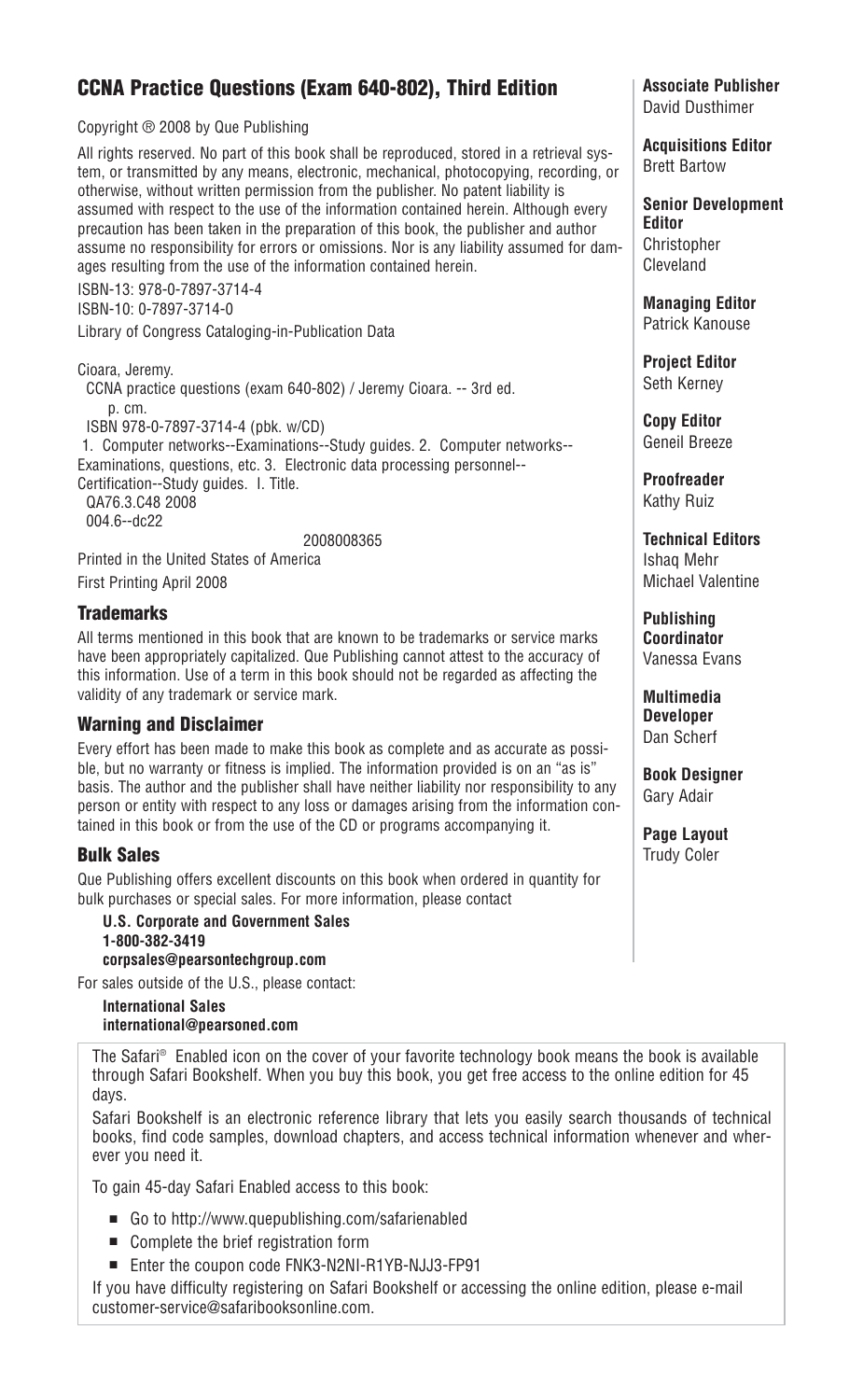## **Introduction**

### **What Is This Book About?**

Welcome to the *CCNA Practice Questions Exam Cram*! The sole purpose of this book is to provide you with practice questions complete with answers and explanations that will help you learn, drill, and review for the 640-802, 640-822, and 640-816 certification exams. The book offers a large number of questions to practice each exam objective and will help you assess your knowledge before you write the real exam. The detailed answers to every question will help reinforce your knowledge about different issues involving the design and configuration of Cisco networks.

### **Who Is This Book For?**

If you have studied the content for the 640-802, 640-822, or 640-816 exams and feel you are ready to put your knowledge to the test, but you are not sure that you want to take the real exam yet, this book is for you! Maybe you have answered other practice questions or unsuccessfully taken the real exam, reviewed, and want to do more practice questions before retaking the real exam; this book is for you, too! Even when the exam is done and you have passed with flying colors and got the CCENT or CCNA certificate in your pocket, keep the book handy on your desktop to look for answers to your everyday Cisco configuration issues.

### **What Will You Find In This Book?**

As mentioned earlier, this book is all about practice questions! The practice questions in the book, some easy and others containing more complicated problem scenarios, are all aimed at raising your confidence level before writing the real exam. You will find questions that, in fact, you will face in real life.

This book is organized according to the objectives published by Cisco for the following exams:

*Exam 640-802: CCNA Exam 640-822: ICND1 Exam 640-816: ICND2*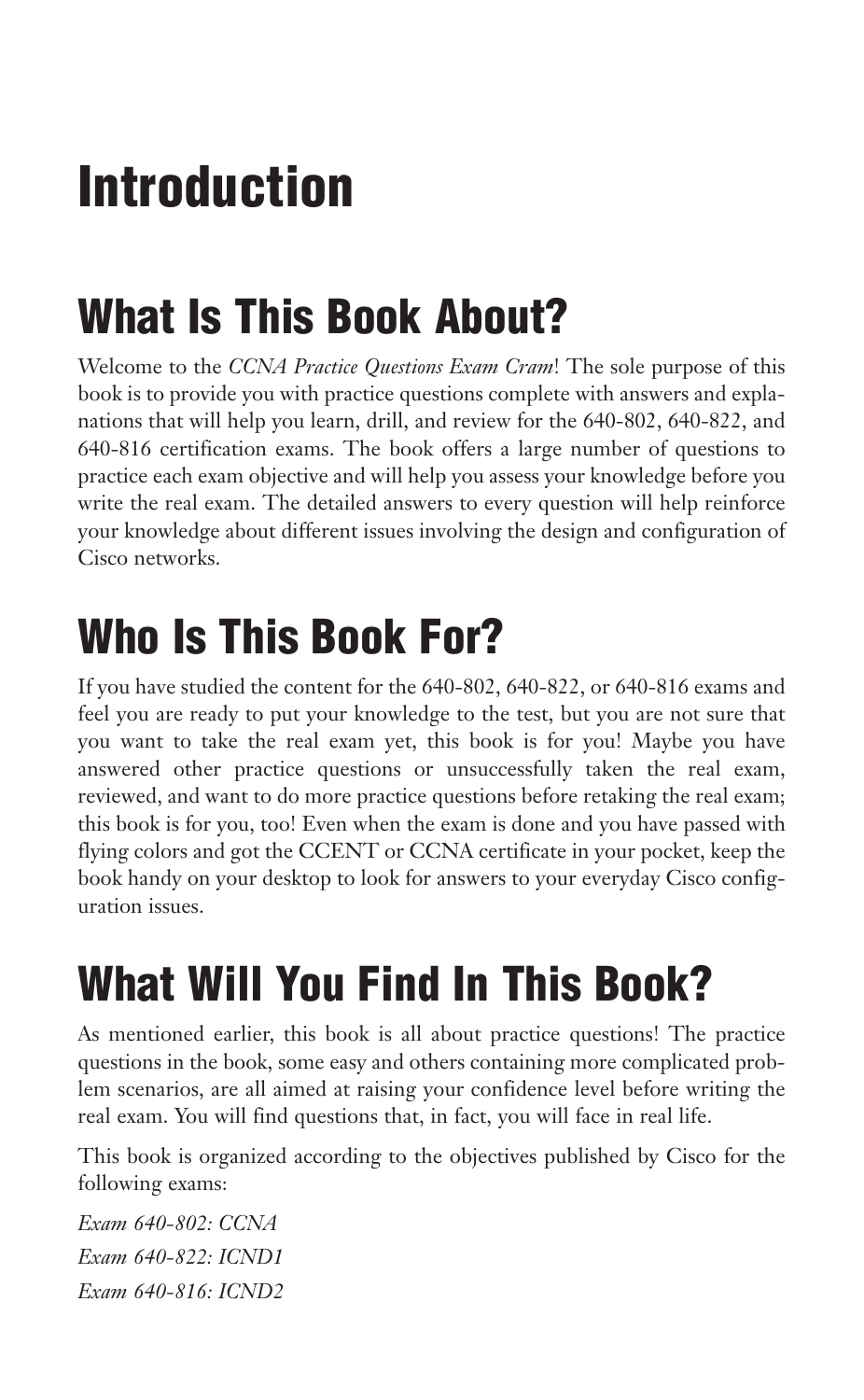#### **x** CCNA Practice Questions (Exam 640–802)

The book has been organized to help direct your study to specific objectives. If you are studying only for the ICND1 exam (640-822), you only need to review Chapters 1–6. If you are studying for the ICND2 (640-816) exam, you should focus your studies on Chapters 7–11 (although, reviewing Chapters 1–6 may be helpful). If you are studying for the CCNA all-in-one exam, study through the whole book!

Each chapter corresponds to an exam objective, and in every chapter you find the following three elements:

- . *Practice Questions*—These are the numerous questions that will help you learn, drill, and review exam objectives. Some of the questions are multiple choice, others are matching (simulating the drag-and-drop style questions on the exam), and others are entering configurations (simulating the simulation style questions on the exam). Choose the correct answer based on your knowledge of Cisco networks.
- . *Quick Check Answer Key*—After you have finished answering the questions, you can quickly grade your exam from this section. Only correct answers are given in this section. No explanations are offered yet! Even if you have answered a question incorrectly, do not be discouraged. Just move on! Keep in mind that this is not the real exam. You can always review the topic and do the questions again.
- . *Answers and Explanations*—This section provides correct answers as well as further explanations about the content posed in that question. Use this information to learn why an answer is correct and to reinforce the content in your mind for the exam day.

### **NOTE**

It is not possible to reflect a real exam on a paper product. As mentioned earlier, the purpose of the book is to help you prepare for the exam and not provide you with real exam questions. Neither the author nor Que Publishing can guarantee that you will pass the exam only by memorizing the practice questions given in this book.

You will also find a *Cram Sheet* at the beginning of the book specifically written for the exam day. The Cram Sheet contains core knowledge that you need for the exam. The Cram Sheet condenses all the necessary facts found in the exam into an easy-to-handle tear card. It is something you can carry with you to the testing center and use as a last-second study aid. Be aware that you cannot take the Cram Sheet into the exam room, though!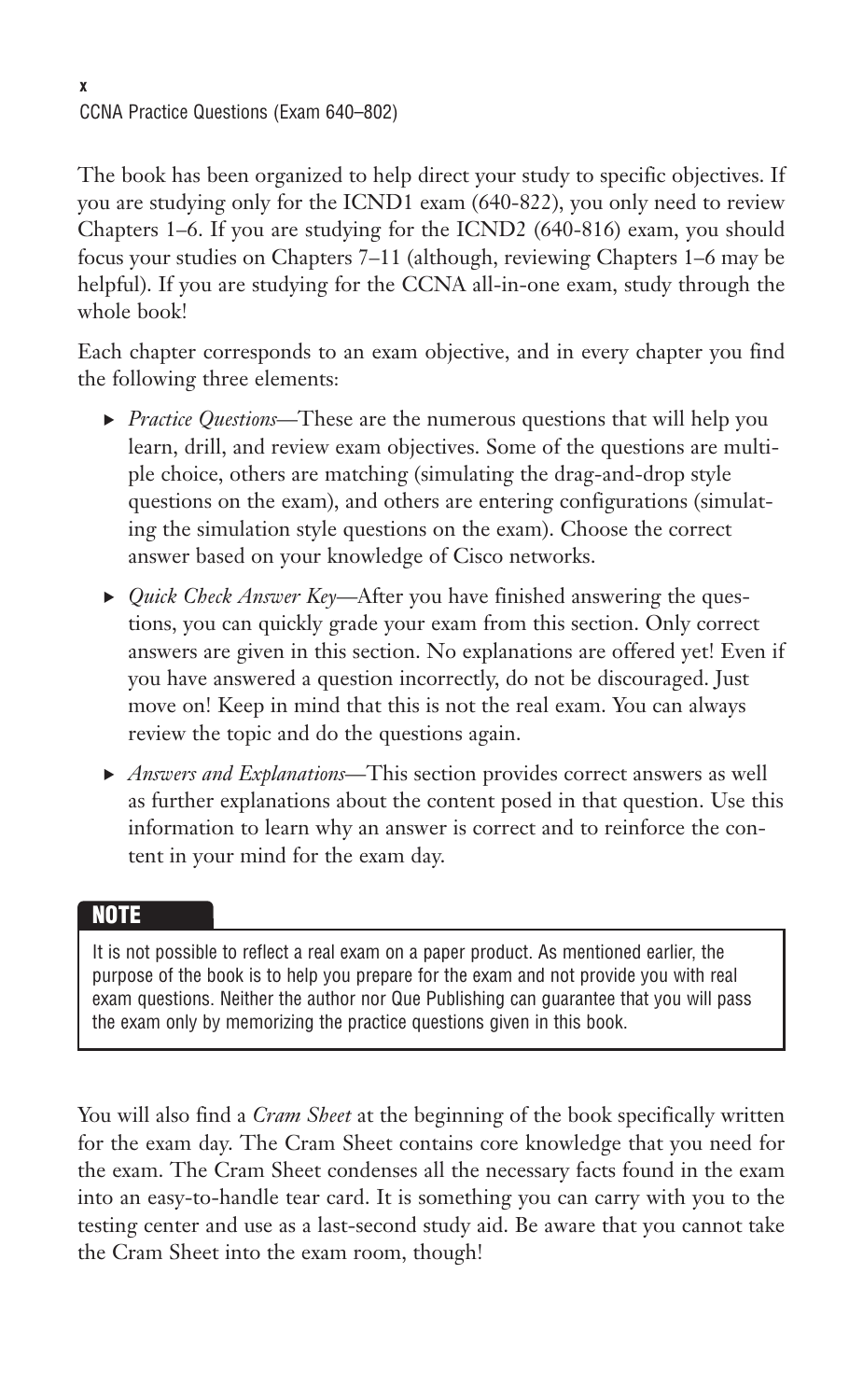### **Hints for Using This Book**

Because this book is a paper practice product, you might want to complete your exams on a separate piece of paper so that you can reuse the exams over and over without having previous answers in your way. Also, a general rule of thumb across all practice question products is to make sure that you are scoring well into the high 80% to 90% range in all topics before attempting the real exam. The higher percentages you score on practice question products, the better your chances for passing the real exam. Of course, we cannot guarantee a passing score on the real exam, but we can offer you plenty of opportunities to practice and assess your knowledge levels before you enter the real exam.

When you have completed the exam on paper, use the companion MeasureUp CD to take a timed exam. This will further help you gain confidence and make a self-assessment in case you need more study. Your results will indicate the exam objectives in which you need further study or hands-on practice.

### **Need Further Study?**

Are you having a hard time correctly answering these questions? If so, you probably need further review of all exam objectives. Be sure to see the following sister products to this book from Que Publishing:

- . *CCNA Exam Prep (Exam 640-802) (2nd Edition)* by Jeremy Cioara, David Minutella, and Heather Stevenson (ISBN 0789737132).
- . *CCNA Exam Cram (Exam 640-802) (3rd Edition)* by Michael Valentine and Andrew Whitaker (ISBN 0789737124).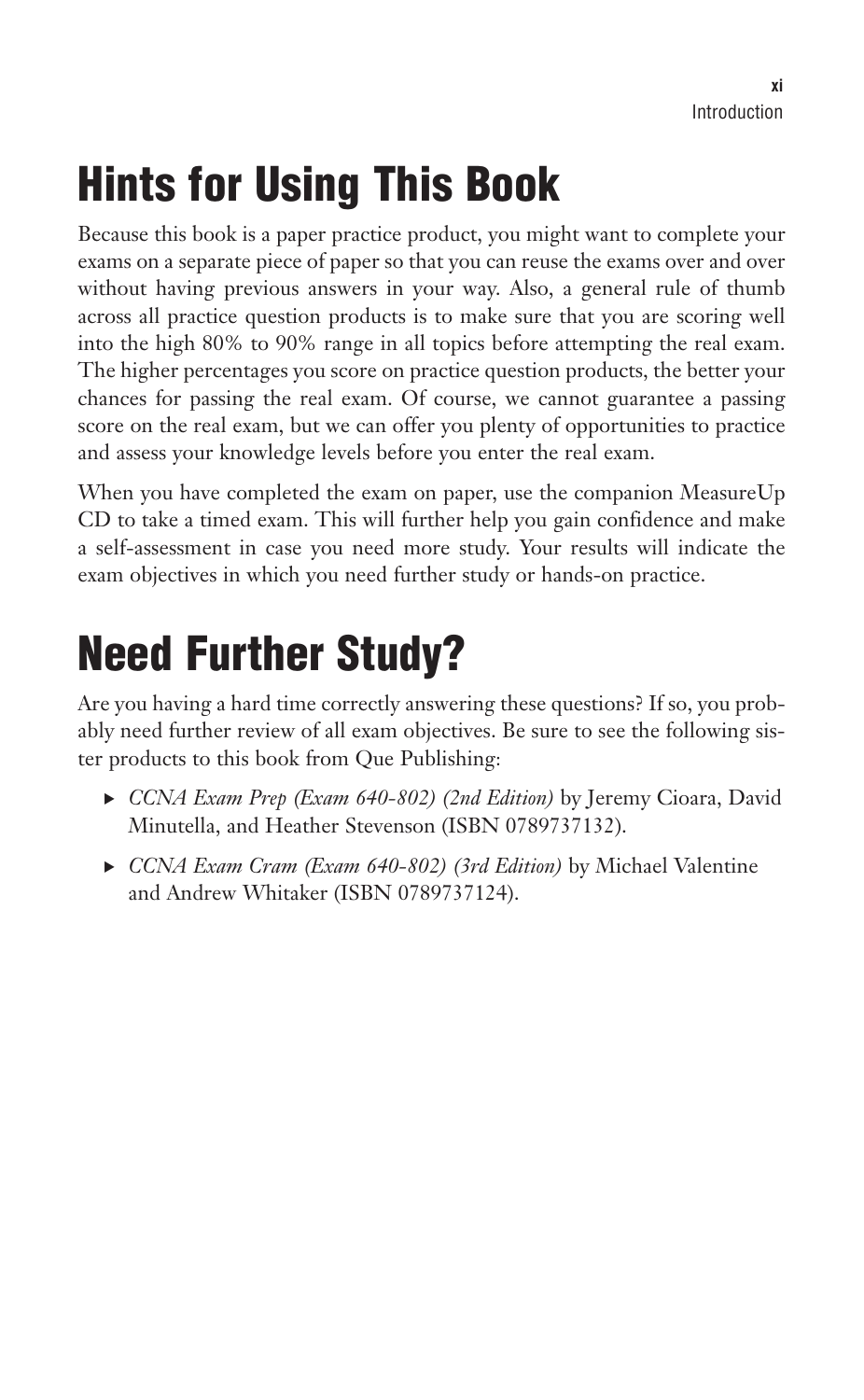### CHAPTER EIGHT **8**

### **Subnetting, VLSM, and IPv6**

This chapter covers the following ICND2 objectives that fall under the content areas, **Implement an IP addressing scheme and IP Services to meet network requirements in a medium-size Enterprise branch office network:**

- . Calculate and apply a VLSM IP addressing design to a network.
- . Determine the appropriate classless addressing scheme using VLSM and summarization to satisfy addressing requirements in a LAN/WAN environment.
- $\triangleright$  Describe the technological requirements for running IPv6 (including protocols, dual stack, tunneling, and so on).
- ▶ Describe IPv6 addresses.
- . Identify and correct common problems associated with IP addressing and host configurations.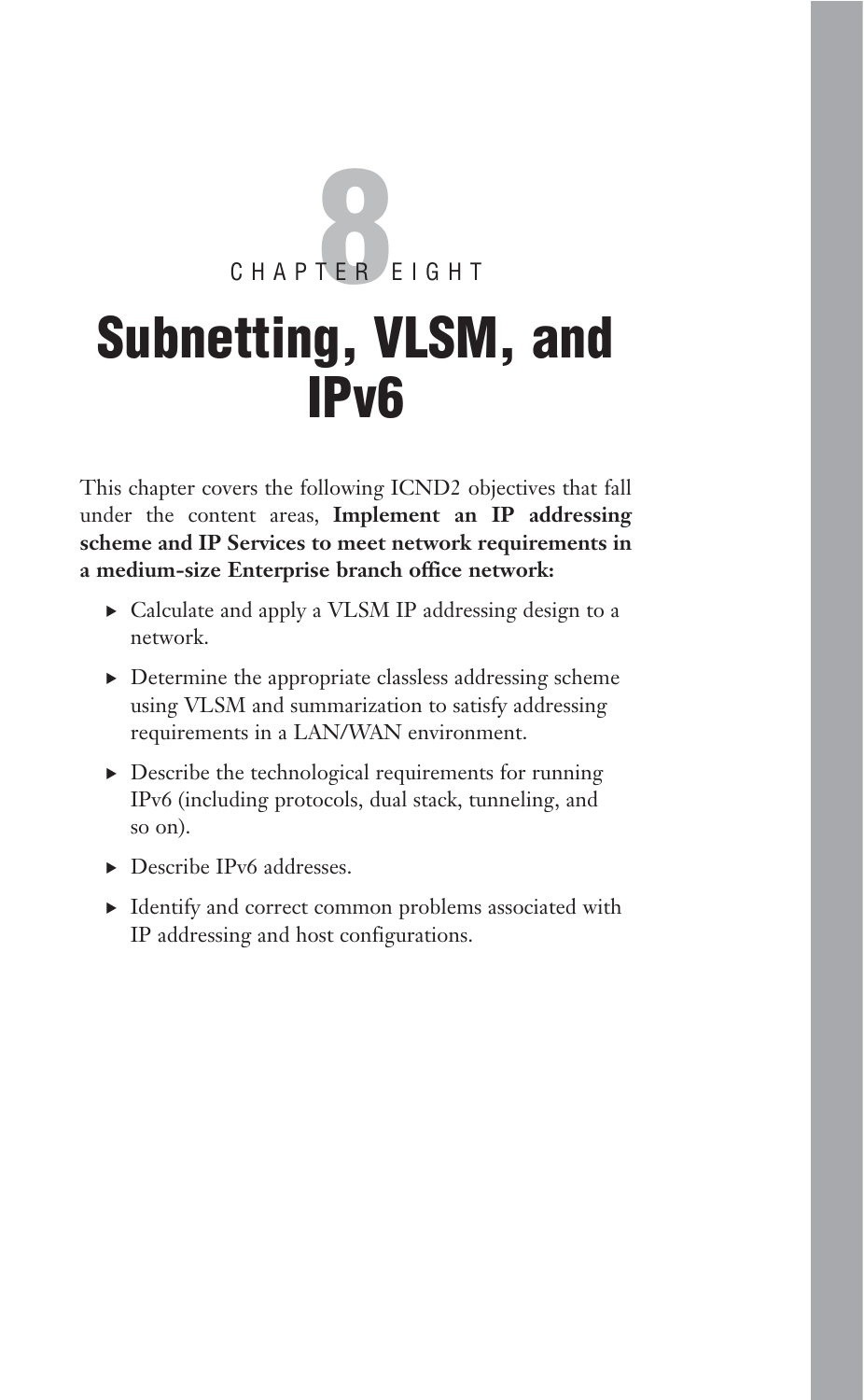**1.** Refer to Figure 8.1. The administrator wants to reduce the size of the Central router routing table. Which of the following summary routes would represent all the LANs in Tempe, with no additional subnets?

Quick Answer: **175** Detailed Answer: **176**

**Quick Check** ✓



- **2.** An Ethernet port on a router in your organization is assigned the IP address 10.65.64.1/21. What is the maximum number of hosts allowed on this subnet?
- Quick Answer: **175** Detailed Answer: **176**

- ❍ **A.** 254
- ❍ **B.** 510
- ❍ **C.** 1022
- ❍ **D.** 2046
- ❍ **E.** 4094
- ❍ **F.** 4096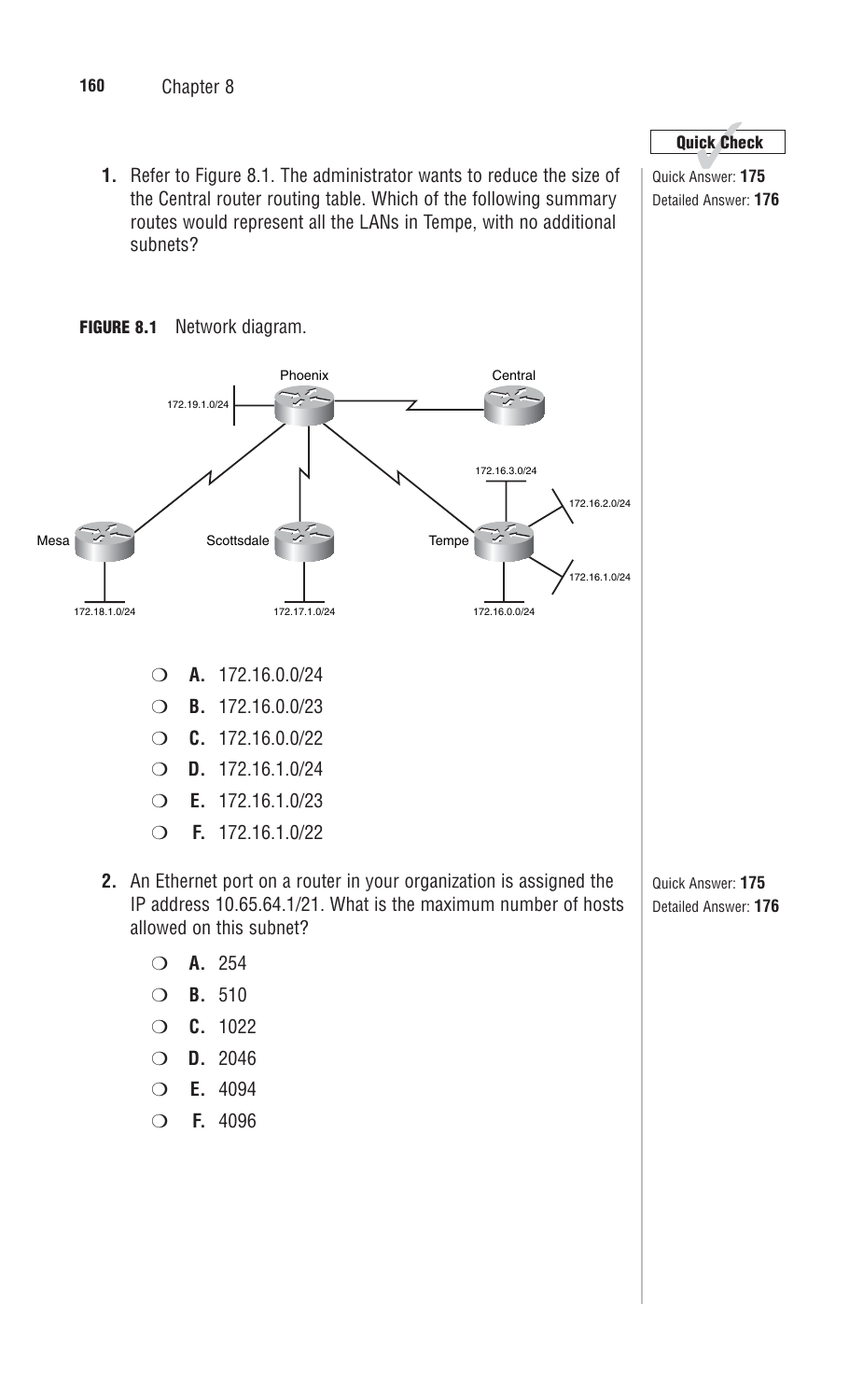

**3.** Refer to Figure 8.2. All routers in the network have been config-



❍ **E.** Cryptocast

Detailed Answer: **176**

Quick Answer: 175 **Quick Check**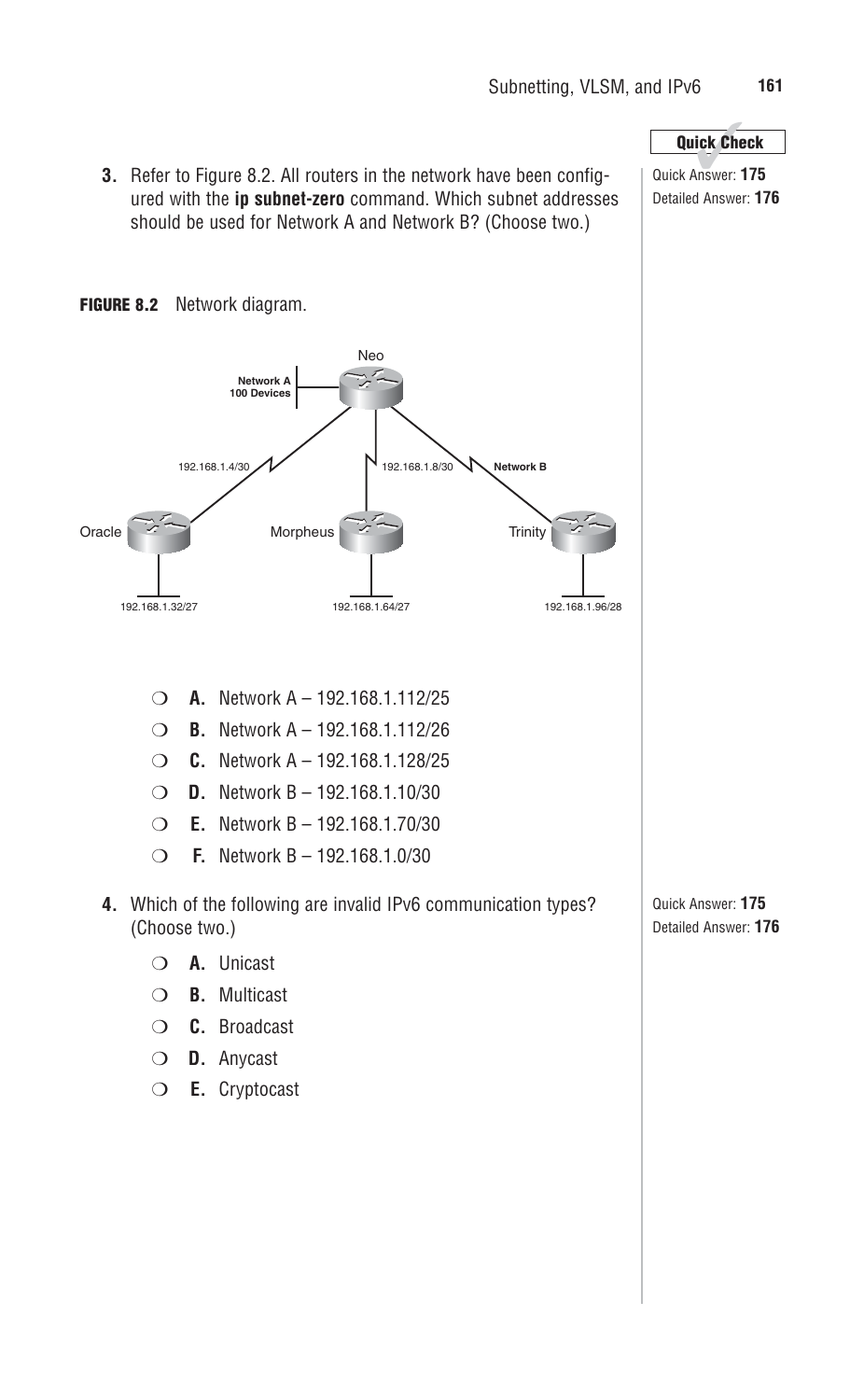



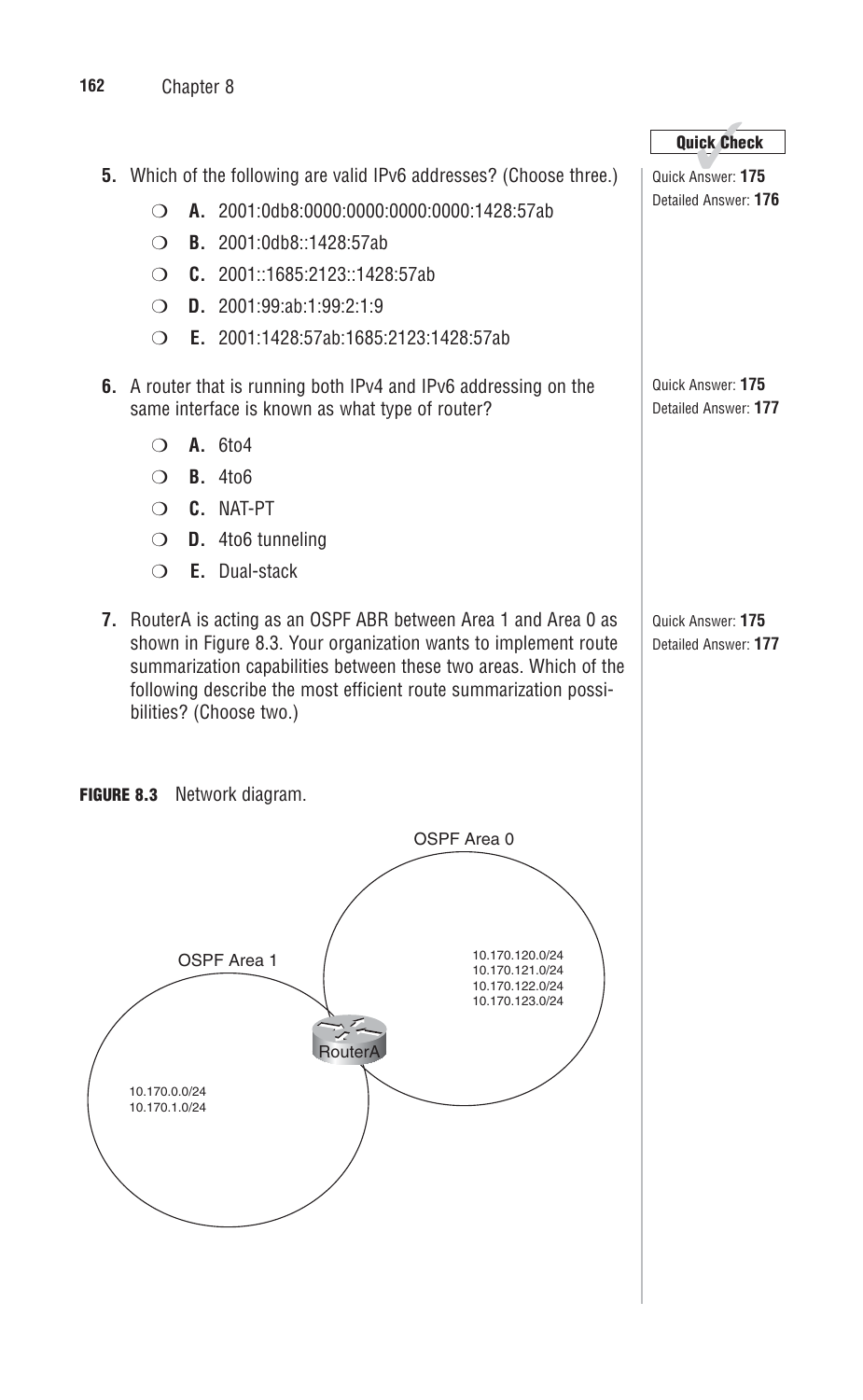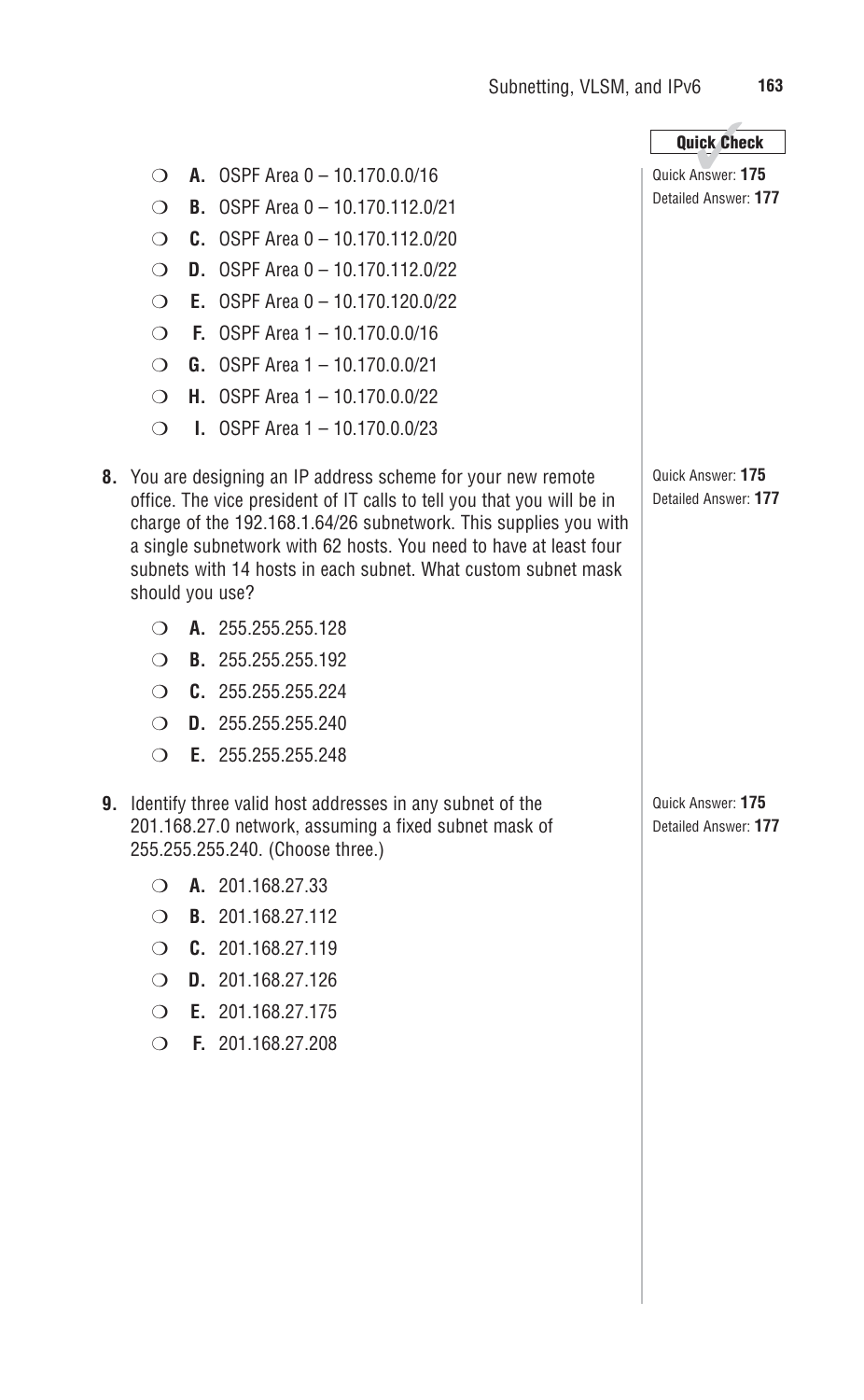**10.** A new network is being designed for your company, Acme, Inc. If you use a Class C IP network, which subnet masks will provide one usable subnet per department while allowing enough usable host addresses for each department specified in the table? (Choose three.)

| <b>Department</b>       | <b>Number of Users</b> |
|-------------------------|------------------------|
| Corporate               | 117                    |
| <b>Customer Support</b> | 15                     |
| Financial               | 25                     |
| ΗR                      | 5                      |
| Engineering             | 5                      |

- ❍ **A.** 255.255.255.0
- ❍ **B.** 255.255.255.128
- ❍ **C.** 255.255.255.192
- ❍ **D.** 255.255.255.224
- ❍ **E.** 255.255.255.240
- ❍ **F.** 255.255.255.248
- ❍ **G.** 255.255.255.252
- **11.** You are troubleshooting your router's interfaces. For some reason, the Ethernet interface will not accept the IP address of 192.168.5.95/27 that you've assigned. Which of the following explains the router's refusal to take the IP address?
	- ❍ **A.** Class C addresses cannot be assigned to Ethernet interfaces.
	- $\bigcirc$  **B**. The /27 is an invalid mask.
	- ❍ **C.** It is a broadcast address.
	- ❍ **D.** It is a network address.
	- ❍ **E.** It is a public address.
	- ❍ **F.** It is a private address.

**Quick Check** ✓ Quick Answer: **175** Detailed Answer: **178**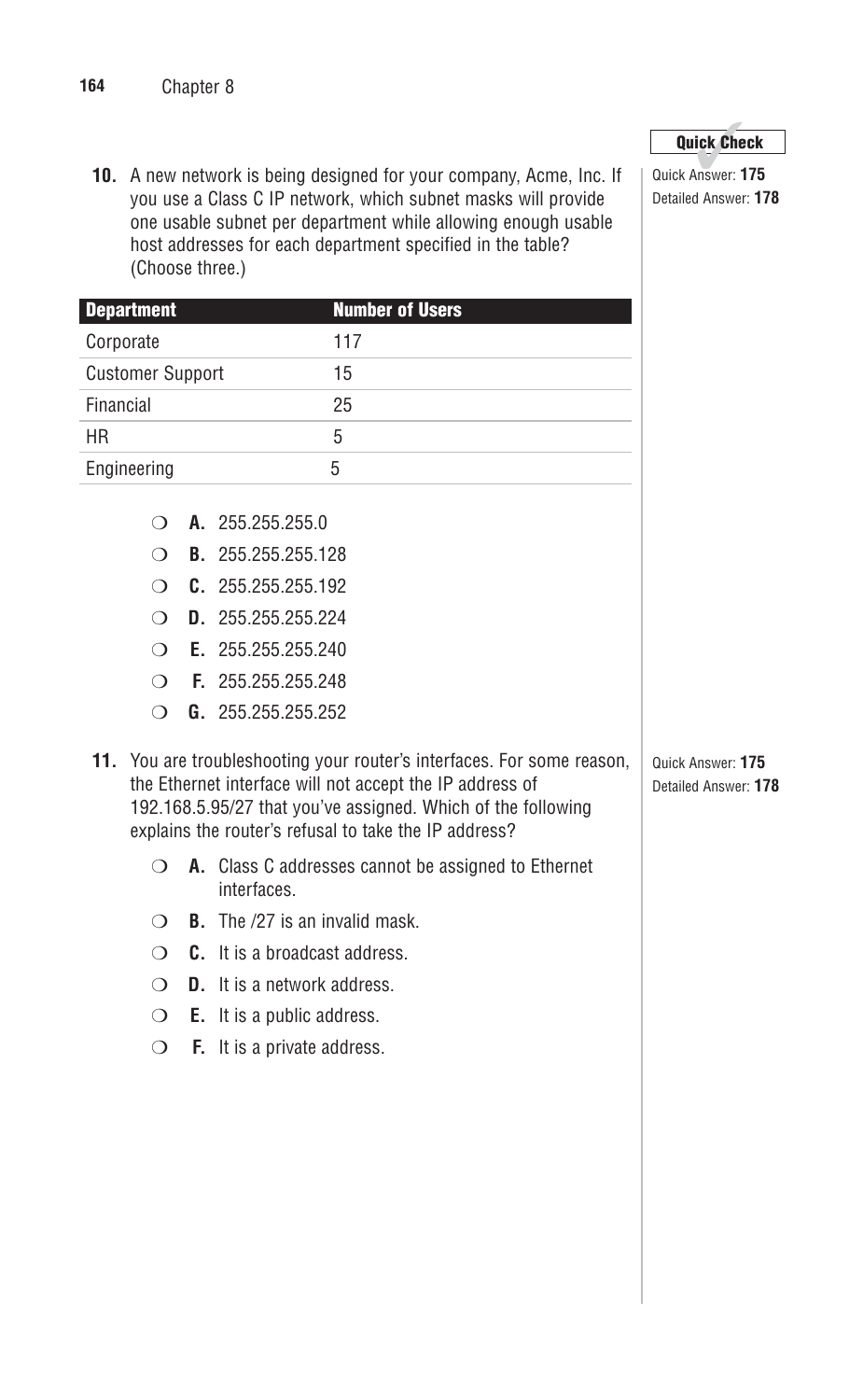

### **Quick Check** ✓**<sup>175</sup>**

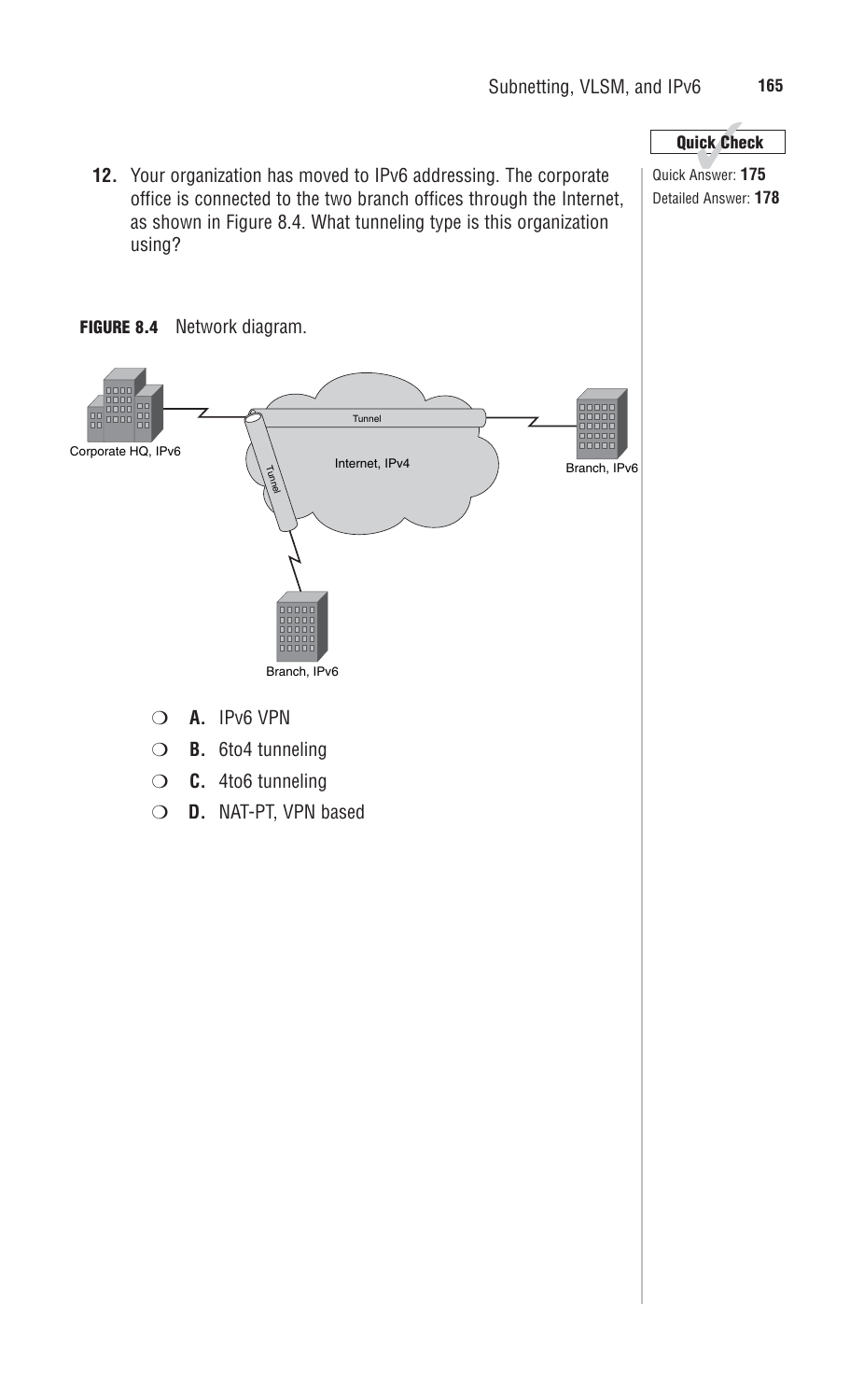**13.** Your organization has opened a new branch office, as shown in Figure 8.5. The corporation uses 10.0.0.0/8 addressing and wants to use 172.16.X.X/24 address blocks for the branch offices. The new branch office will be large enough to require two of these blocks. Which two blocks will be easily summarizable to a single routing table entry? (Choose two.)





#### **Quick Check** ✓**<sup>175</sup>**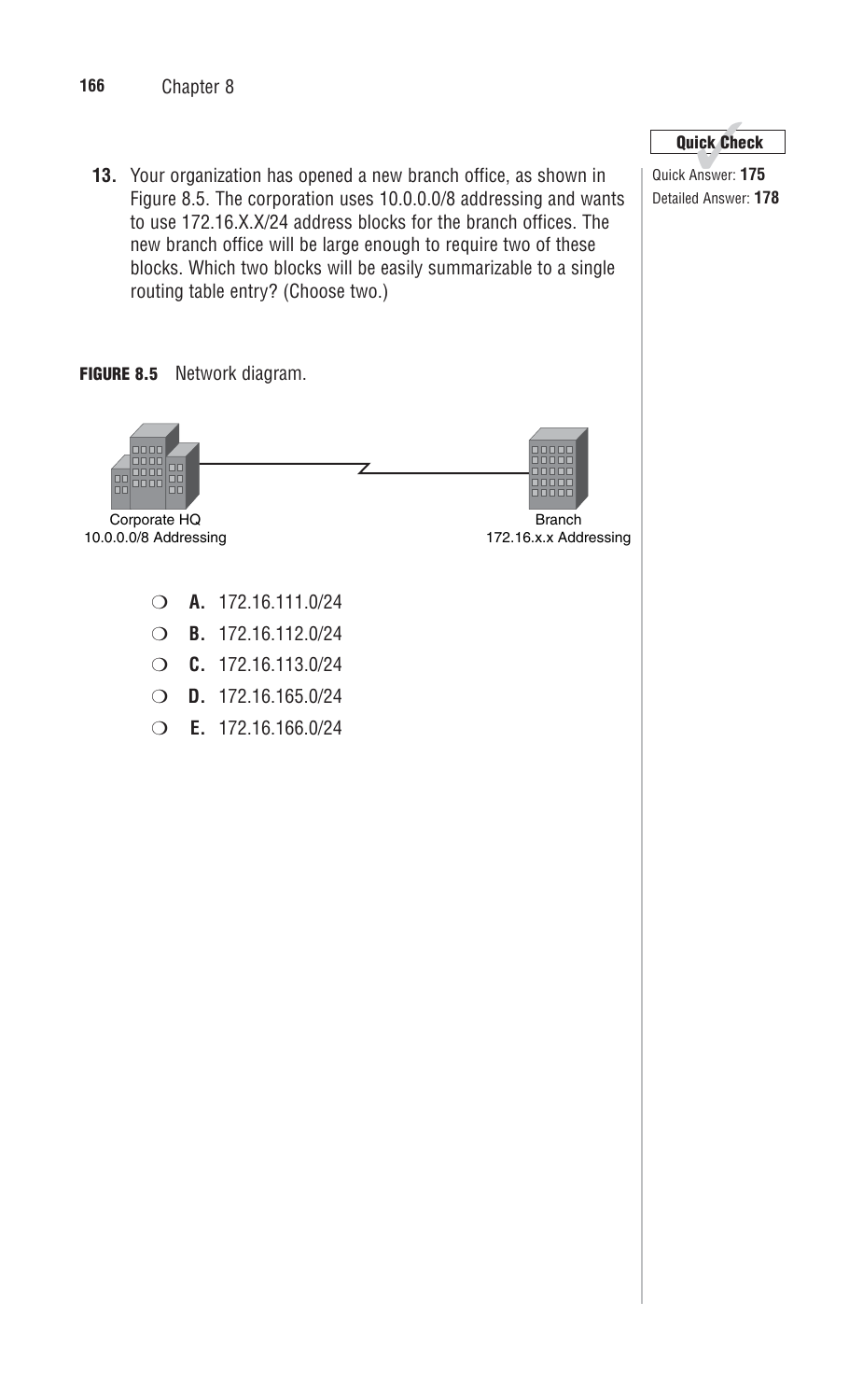**14.** Widget, Inc., uses the Class B address 172.30.0.0/16 to address its organization. The western region of the organization (shown in Figure 8.6) has been allocated the 172.30.32.0/20 block. As the administrator of the Phoenix office, you are required to allocate valid subnets to the HQ and three branch offices shown in Figure 8.6. Draw lines showing the subnet that should be assigned to each office. All answers will not be used.





- **15.** Which of the following routing protocols support VLSM capabilities? (Choose three.)
	- ❍ **A.** RIP
	- ❍ **B.** RIPv2
	- ❍ **C.** EIGRP
	- ❍ **D.** IGRP
	- ❍ **E.** OSPF

Quick Answer: **175** Detailed Answer: **179**

### **Quick Check**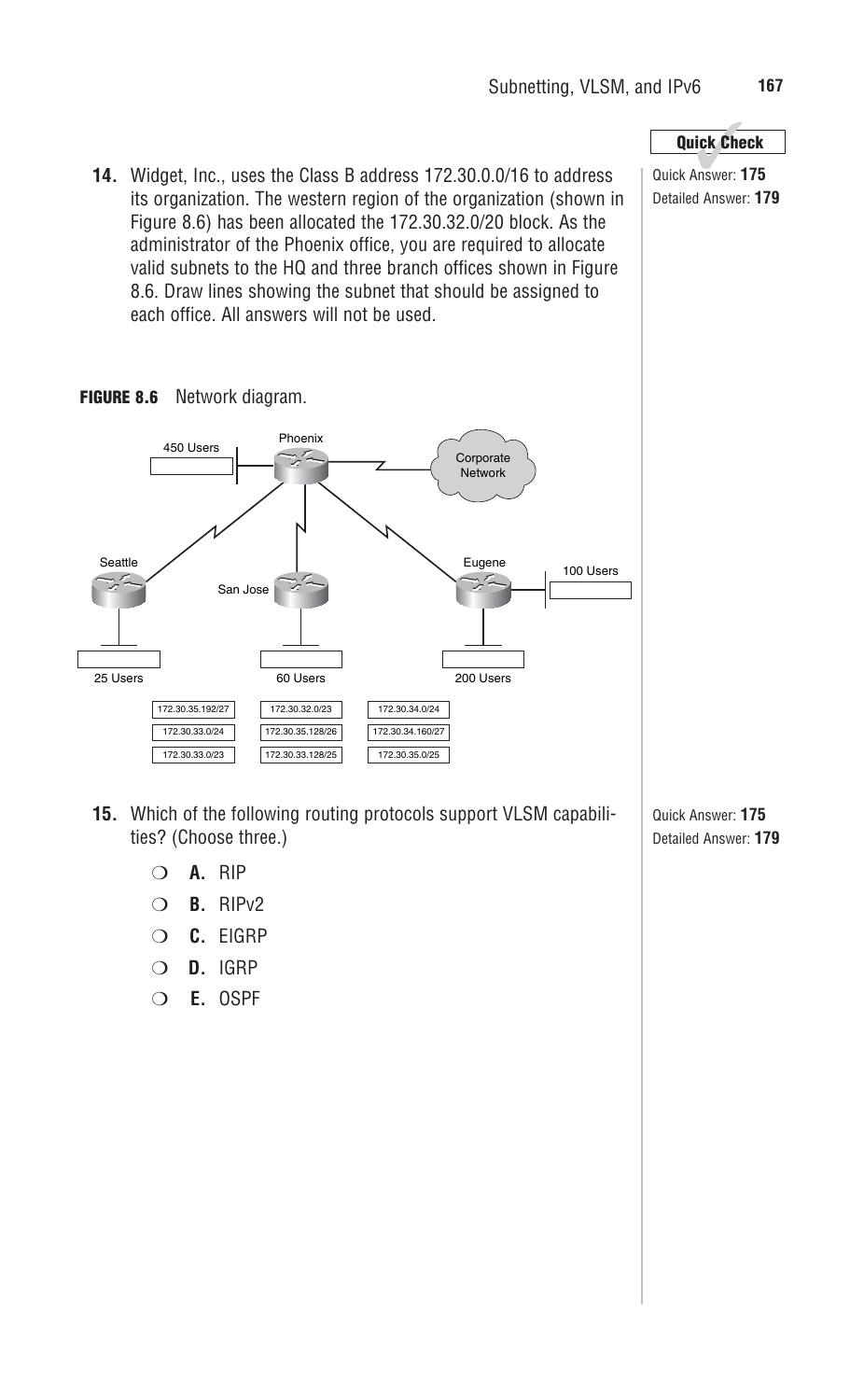**16.** XYZ Company has constructed the network shown in Figure 8.7. The company currently is using EIGRP with auto-summarization features enabled. How will routers in the corporate network see the 172.16.x.x networks behind R1?







- ❍ **A.** Networks behind R1 will be summarized into a single 172.16.0.0/16 entry.
- ❍ **B.** Networks behind R1 will be summarized into a single 172.16.0.0/21 entry.
- ❍ **C.** The /24 networks behind R1 will be auto-summarized into a single 172.16.0.0/16 entry. The /30 WAN link networks will be auto-summarized into a single 172.16.2.0/24 entry.
- ❍ **D.** The /24 networks behind R1 will be auto-summarized into a single 172.16.0.0/21 entry. The /30 WAN link networks will be auto-summarized into a single 172.16.2.0/24 entry.
- ❍ **E.** EIGRP cannot handle VLSM configurations with autosummarization enabled. This network will experience connectivity issues.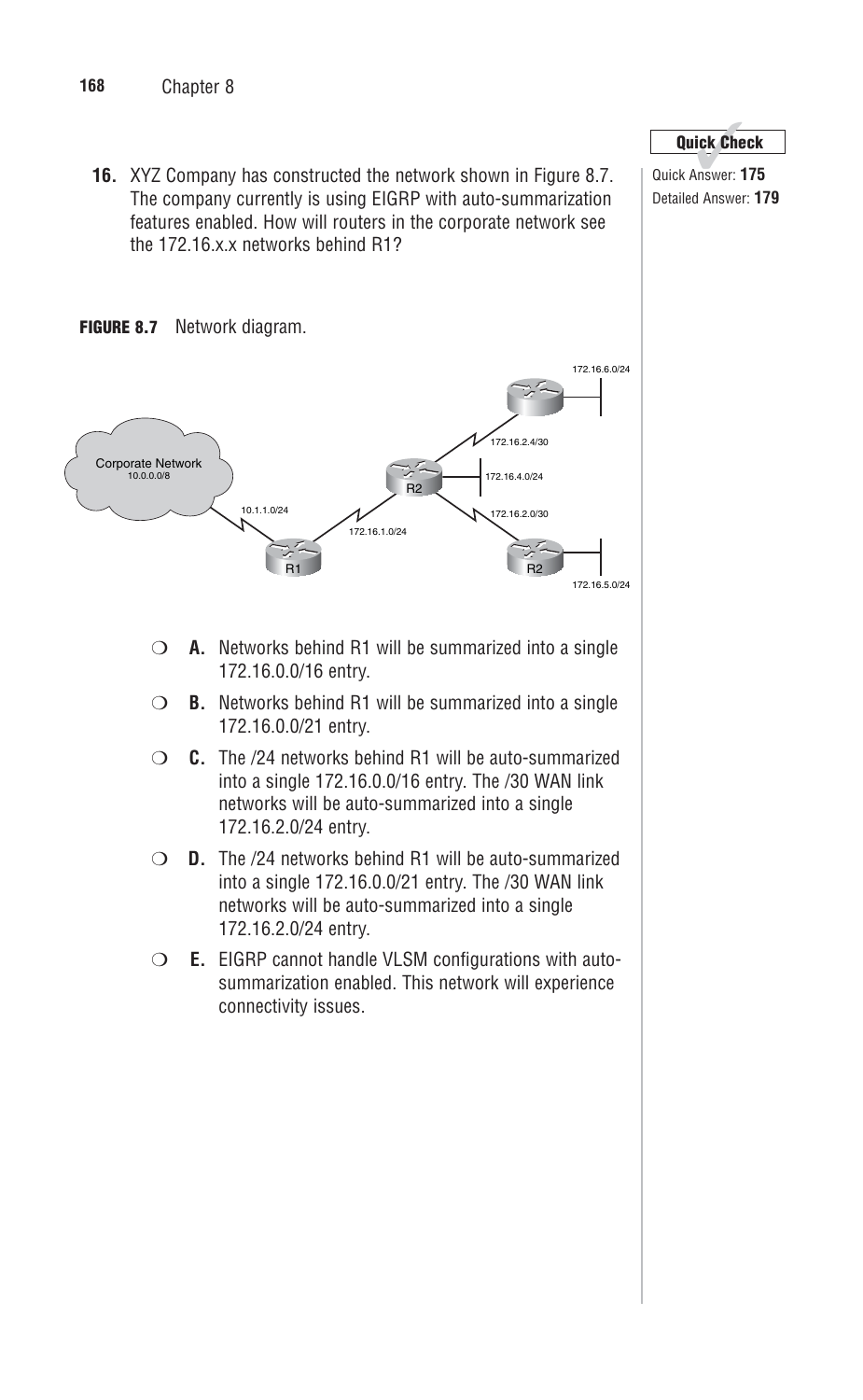|     |                                                                                                                                                                        |                  |                                                                         | <b>Quick Check</b>   |
|-----|------------------------------------------------------------------------------------------------------------------------------------------------------------------------|------------------|-------------------------------------------------------------------------|----------------------|
|     |                                                                                                                                                                        |                  | 17. An IPv6 address is a _____-bit address.                             | Quick Answer: 175    |
|     | $\bigcirc$                                                                                                                                                             |                  | A. 16                                                                   | Detailed Answer: 179 |
|     |                                                                                                                                                                        | $\bigcirc$ B. 32 |                                                                         |                      |
|     |                                                                                                                                                                        | $\bigcirc$ C. 64 |                                                                         |                      |
|     |                                                                                                                                                                        |                  | $\bigcirc$ D. 128                                                       |                      |
|     | $\bigcirc$                                                                                                                                                             |                  | E. 256                                                                  |                      |
|     |                                                                                                                                                                        |                  | 18. In IPv6, Internet-valid addresses are known by what name?           | Quick Answer: 175    |
|     | $\Omega$                                                                                                                                                               |                  | A. Private                                                              | Detailed Answer: 179 |
|     | $\Omega$                                                                                                                                                               |                  | <b>B.</b> Public                                                        |                      |
|     |                                                                                                                                                                        |                  | $\bigcirc$ C. Unique                                                    |                      |
|     | $\Omega$                                                                                                                                                               |                  | <b>D.</b> Unspecified                                                   |                      |
|     |                                                                                                                                                                        |                  | $\bigcirc$ <b>E.</b> Global                                             |                      |
| 19. | In IPv6, a ______________________ address is used to communicate with<br>hosts on the directly attached network and will never forward<br>beyond the first router hop. |                  | Quick Answer: 175<br>Detailed Answer: 180                               |                      |
|     | $\bigcirc$                                                                                                                                                             |                  | A. Global                                                               |                      |
|     |                                                                                                                                                                        |                  | $\bigcirc$ <b>B.</b> Private                                            |                      |
|     |                                                                                                                                                                        |                  | $\bigcirc$ <b>C.</b> Link local                                         |                      |
|     |                                                                                                                                                                        |                  | $\bigcirc$ <b>D.</b> Private restricted                                 |                      |
|     |                                                                                                                                                                        |                  | $\bigcirc$ <b>E.</b> Auto-generated                                     |                      |
|     | 20. Which of the following commands could you use to assign an<br>IPv6 address to your router?                                                                         |                  | Quick Answer: 175<br>Detailed Answer: 180                               |                      |
|     | $\circ$                                                                                                                                                                |                  | A. Router(config-if)#ip address fe01:3112:abcd::0001<br>255.255.255.0   |                      |
|     | $\circ$                                                                                                                                                                |                  | B. Router(config-if)#ip address fe01:3112:abcd::0001/48                 |                      |
|     | $\circ$                                                                                                                                                                |                  | C. Router(config-if)#ip address 6 fe01:3112:abcd::0001<br>255.255.255.0 |                      |
|     |                                                                                                                                                                        |                  | <b>D.</b> Router(config-if)#ip address $6$<br>fe01:3112:abcd::0001/48   |                      |
|     | $\circ$                                                                                                                                                                |                  | E. Router(config-if)#ipv6 address fe01:3112:abcd::0001<br>255.255.255.0 |                      |
|     | $\circ$                                                                                                                                                                |                  | F. Router(config-if)#ipv6 address<br>fe01:3112:abcd::0001/48            |                      |
|     |                                                                                                                                                                        |                  |                                                                         |                      |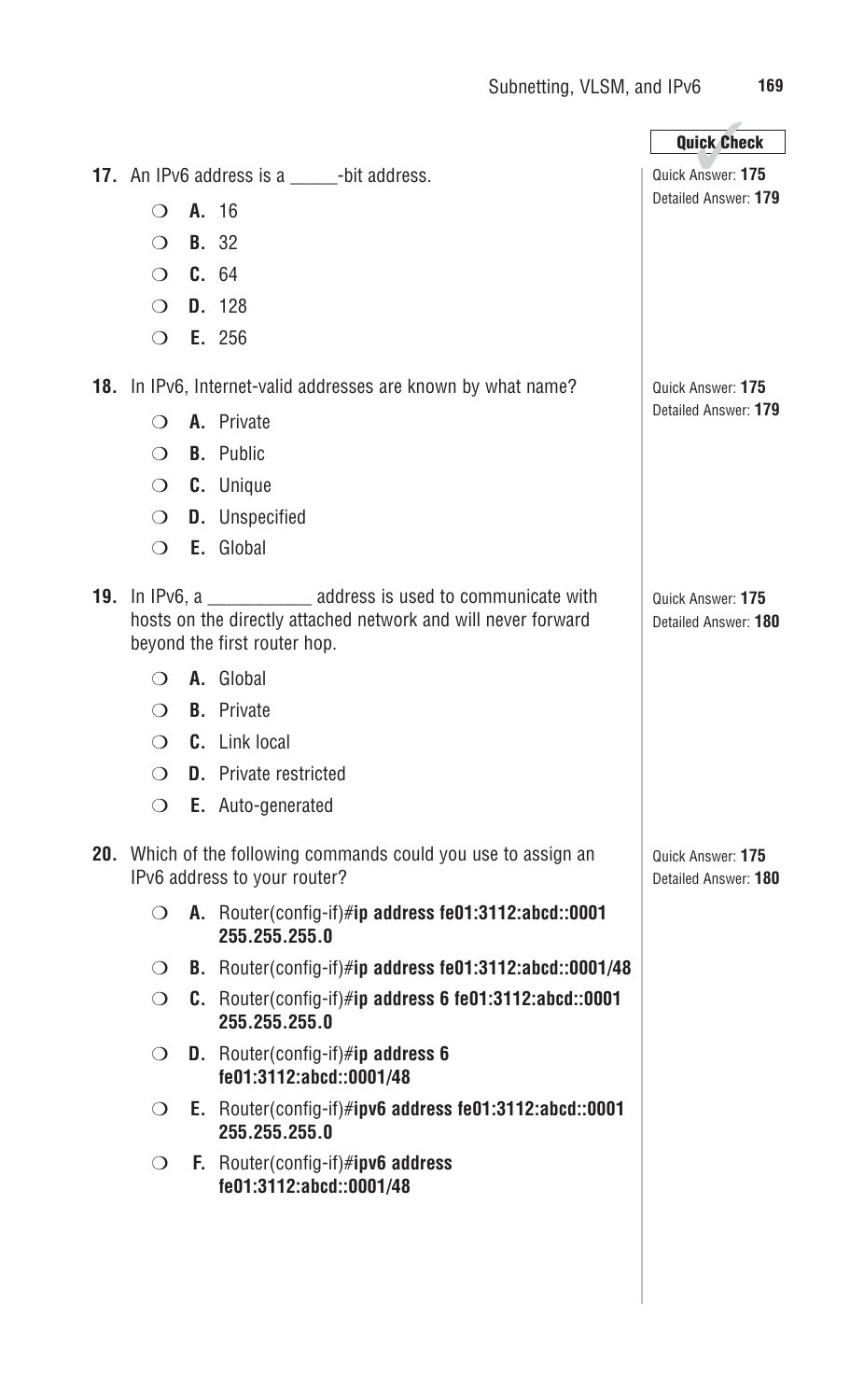- **21.** Which of the following commands could you use to start a RIPng process on your router?
	- ❍ **A.** Router(config)#**router RIPng**
	- ❍ **B.** Router(config)#**ipv6 router rip RIPng**
	- ❍ **C.** Router(config)#**routerv6 RIP**
	- ❍ **D.** Router(config)#**ripv6**
- **22.** TooCow University has acquired the 150.60.130.0/24 public address from the local ISP to use in its campus network. Each building has a specific number of devices that are required to be publicly accessible, as shown in Figure 8.8. Which of the following subnets would accommodate the network shown? (Choose four.)

#### **FIGURE 8.8** Network diagram.





❍ **A.** 150.60.130.128/26 ❍ **B.** 150.60.130.128/27 ❍ **C.** 150.60.130.96/27 ❍ **D.** 150.60.130.192/28 ❍ **E.** 150.60.130.32/27 ❍ **F.** 150.60.130.160/27 ❍ **G.** 150.60.130.16/28 ❍ **H.** 150.60.130.0/25



College of Business 20 Hosts



College of Education 25 Hosts



Quick Answer: 175 Detailed Answer: **180**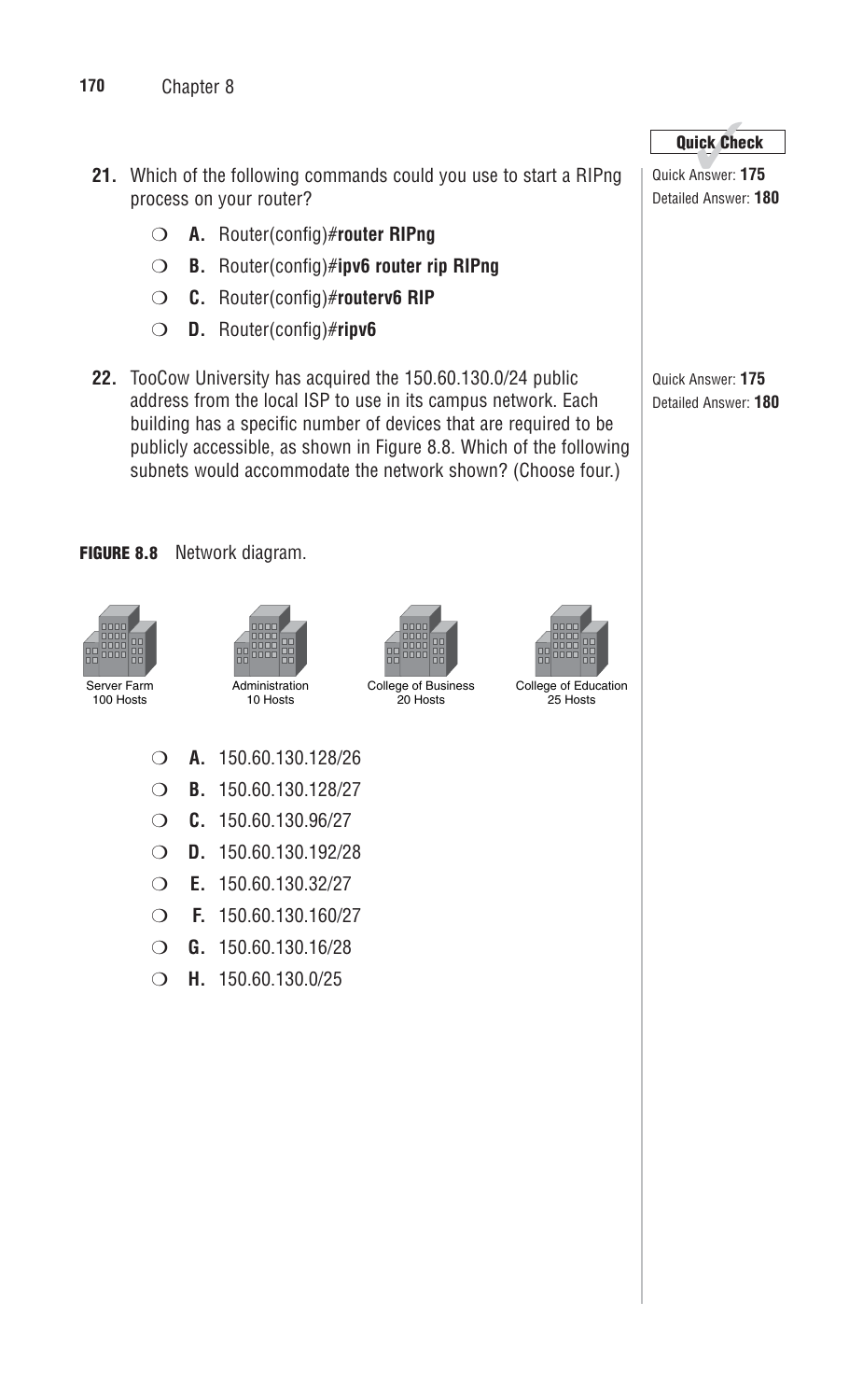|     |                                      |  |                                                                     | <b>Quick Check</b>                        |
|-----|--------------------------------------|--|---------------------------------------------------------------------|-------------------------------------------|
|     | lowing subnets:                      |  | 23. Choose the most efficient summary address to encompass the fol- | Quick Answer: 175<br>Detailed Answer: 180 |
|     |                                      |  | 192.168.112.0/24                                                    |                                           |
|     |                                      |  | 192.168.113.0/24                                                    |                                           |
|     |                                      |  |                                                                     |                                           |
|     | 192.168.114.0/24<br>192.168.115.0/24 |  |                                                                     |                                           |
|     |                                      |  | 192.168.116.0/24                                                    |                                           |
|     |                                      |  | 192.168.117.0/24                                                    |                                           |
|     |                                      |  | 192.168.118.0/24                                                    |                                           |
|     |                                      |  | 192.168.119.0/24                                                    |                                           |
|     |                                      |  |                                                                     |                                           |
|     | ∩<br>$\bigcirc$                      |  | A. 192.168.110.0/20<br><b>B.</b> 192.168.110.0/21                   |                                           |
|     | $\Omega$                             |  | C. 192.168.110.0/22                                                 |                                           |
|     | $\Omega$                             |  | D. 192.168.112.0/20                                                 |                                           |
|     | ∩                                    |  | E. 192.168.112.0/21                                                 |                                           |
|     | $\Omega$                             |  | F. 192.168.112.0/22                                                 |                                           |
| 24. | lowing subnets:                      |  | Choose the most efficient summary address to encompass the fol-     | Quick Answer: 175<br>Detailed Answer: 181 |
|     | 172.16.4.0/24                        |  |                                                                     |                                           |
|     | 172.16.5.0/24                        |  |                                                                     |                                           |
|     | 172.16.6.0/24                        |  |                                                                     |                                           |
|     | 172.16.128.0/24                      |  |                                                                     |                                           |
|     | $\Omega$                             |  | A. 172.16.0.0/21                                                    |                                           |
|     | $\Omega$                             |  | <b>B.</b> 172.16.4.0/21                                             |                                           |
|     | $\Omega$                             |  | C. 172.16.4.0/22                                                    |                                           |
|     | $\Omega$                             |  | D. 172.16.0.0/16                                                    |                                           |
|     |                                      |  | 25. Is 172.20.2.255/23 a valid IP address?                          | Quick Answer: 175                         |
|     | ◯                                    |  | A. No, it is the broadcast address for the 172.16.2.0/24<br>subnet. | Detailed Answer: 181                      |
|     | $\circ$                              |  | B. No, it is the broadcast address for the 172.16.2.0/23<br>subnet. |                                           |
|     | $\Omega$                             |  | C. Yes, but you cannot assign the IP address to a host.             |                                           |
|     | $\circ$                              |  | <b>D.</b> Yes, and you can assign the IP address to a host.         |                                           |
|     |                                      |  |                                                                     |                                           |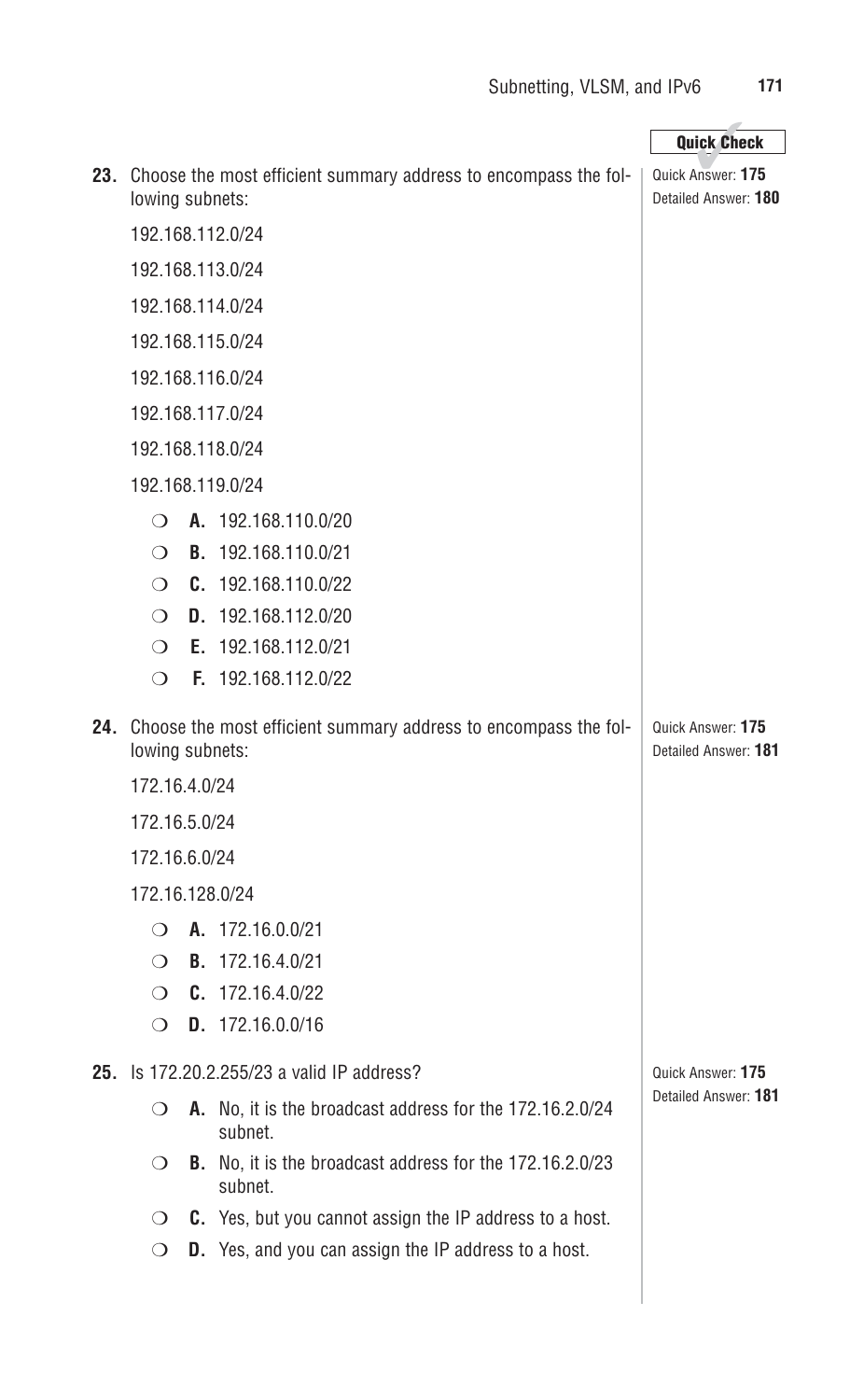| <b>26.</b> Given the subnet 10.5.12.0/22, which of the following IP address- | Quick Answer: 175    |
|------------------------------------------------------------------------------|----------------------|
| es are valid host addresses residing within the network? (Choose             | Detailed Answer: 181 |
| three.)                                                                      |                      |

**Quick Check** ✓**<sup>175</sup>**

- ❍ **A.** 10.5.14.253
- ❍ **B.** 10.5.14.255
- ❍ **C.** 10.5.13.0
- ❍ **D.** 10.5.16.1
- ❍ **E.** 10.5.16.2
- **27.** Which of the following is a valid equivalent of the IPv6 address 2001:0ab9:0000:0000:0003:0000:59ff:1ac5?
	- ❍ **A.** 2001:0ab9::3::59ff:1ac5
	- ❍ **B.** 2001:ab9:0:0:3::59ff:1ac5
	- ❍ **C.** 2001:ab9::359ff:1ac5
	- ❍ **D.** 2001:0ab9:\_\_:3:\_:59ff:1ac5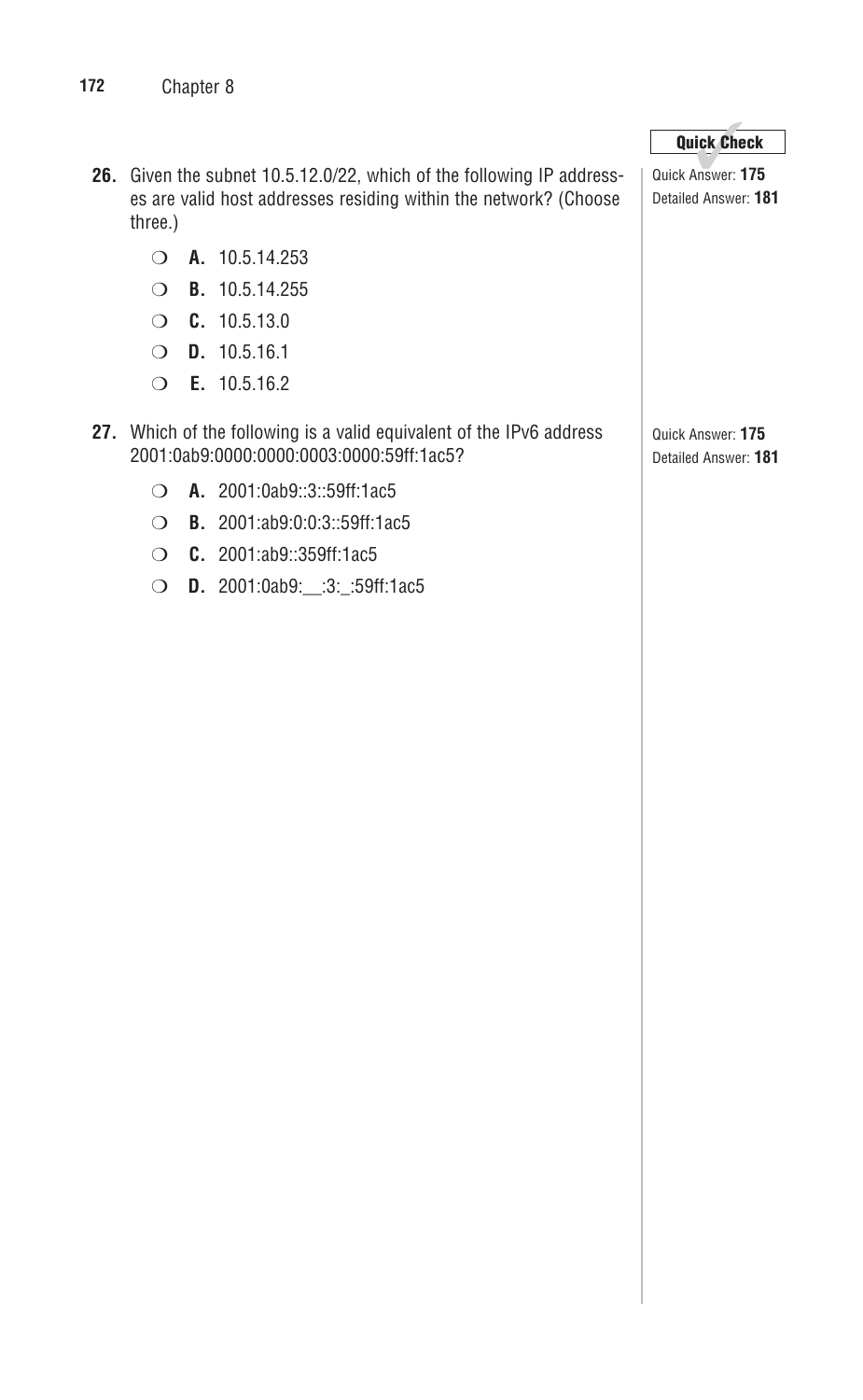**Quick Check** 



```
!
interface FastEthernet0/0
end
```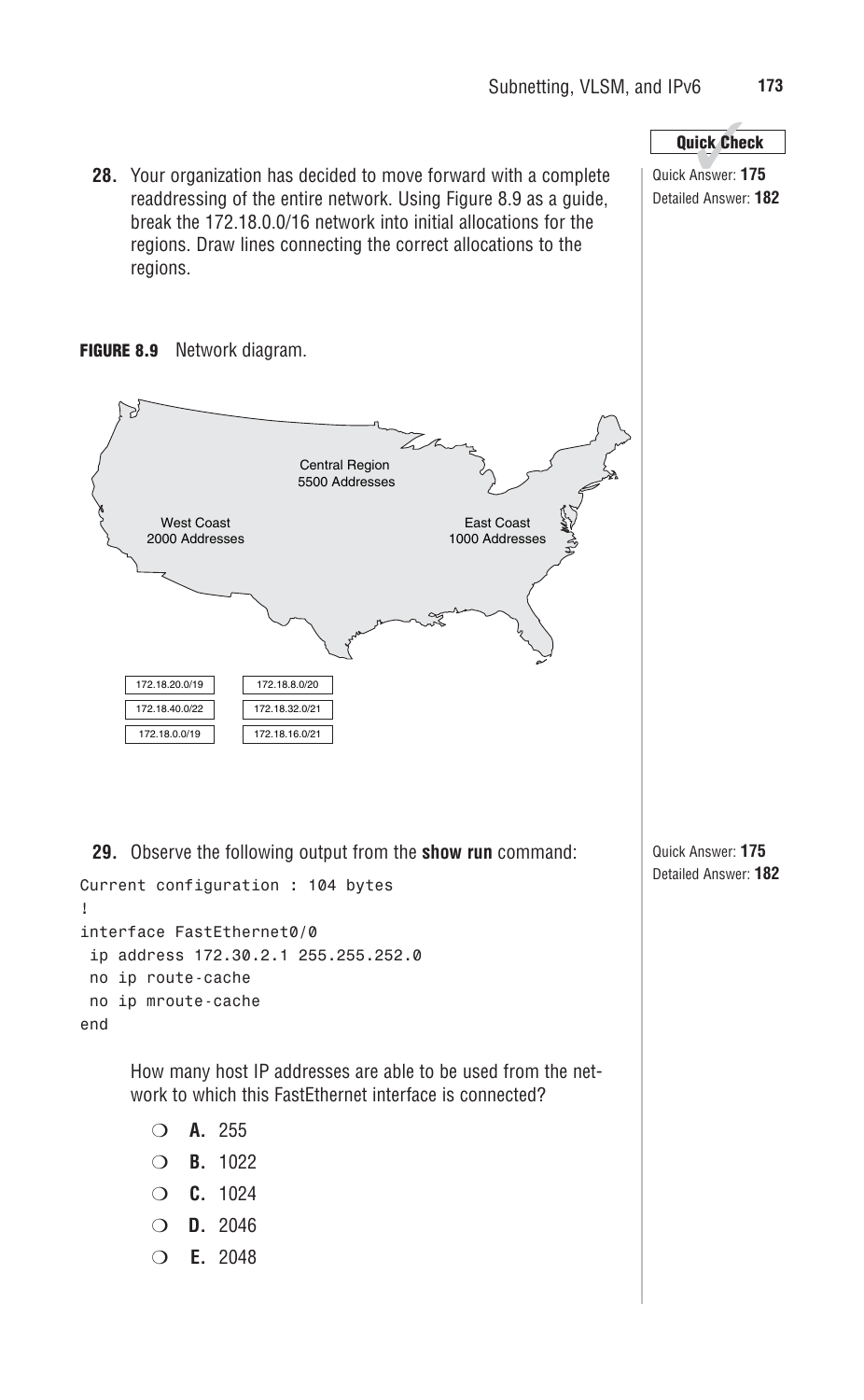- **30.** Which of the following commands enables the IPv6 protocol on a router?
	- ❍ **A.** Router(config)#**ipv6 unicast-routing**
	- ❍ **B.** Router(config)#**ipv6 enable**
	- ❍ **C.** Router(config)#**enable ipv6**
	- ❍ **D.** Router(config)#**ipv6**
	- ❍ **E.** Router(config)#**router ipv6**

**Quick Check** ✓**<sup>175</sup>**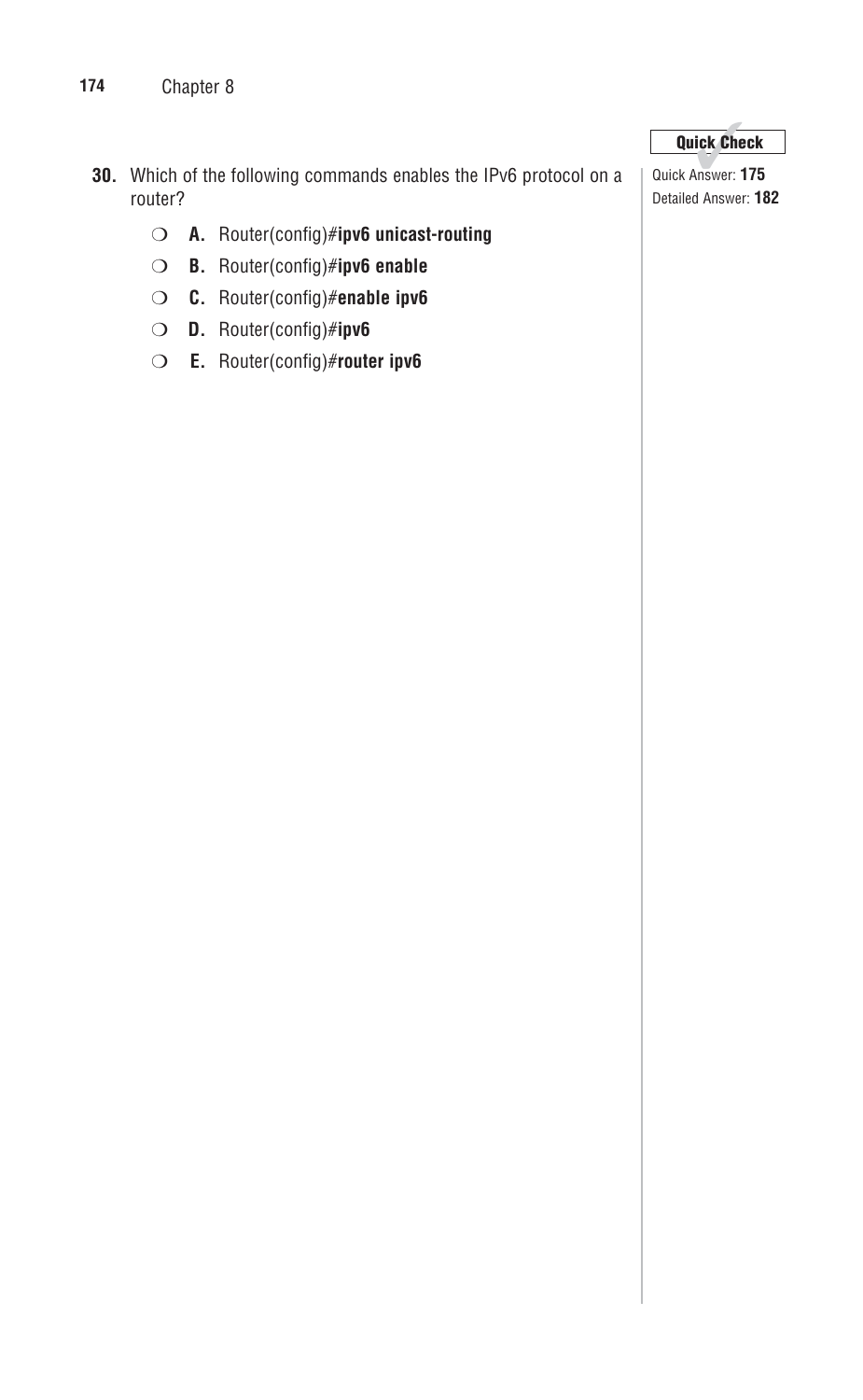### **Quick Check Answer Key**

| 1. C |                   |
|------|-------------------|
| 2. D |                   |
|      | 3. C, F           |
|      | 4. C, E           |
|      | <b>5.</b> A, B, D |
| 6. E |                   |
|      | 7. $E, I$         |
| 8. D |                   |
|      | 9. A, C, D        |

- **10.** B, D, F
- **11.** C

**12.** B **13.** B, C **14.** See detailed answer **15.** B, C, E **16.** A **17.** D **18.** E **19.** C **20.** F

**21.** B

- **22.** B, D, F, H **23.** E **24.** D **25.** D **26.** A, B, C **27.** B **28.** See detailed answer **29.** B
	- **30.** A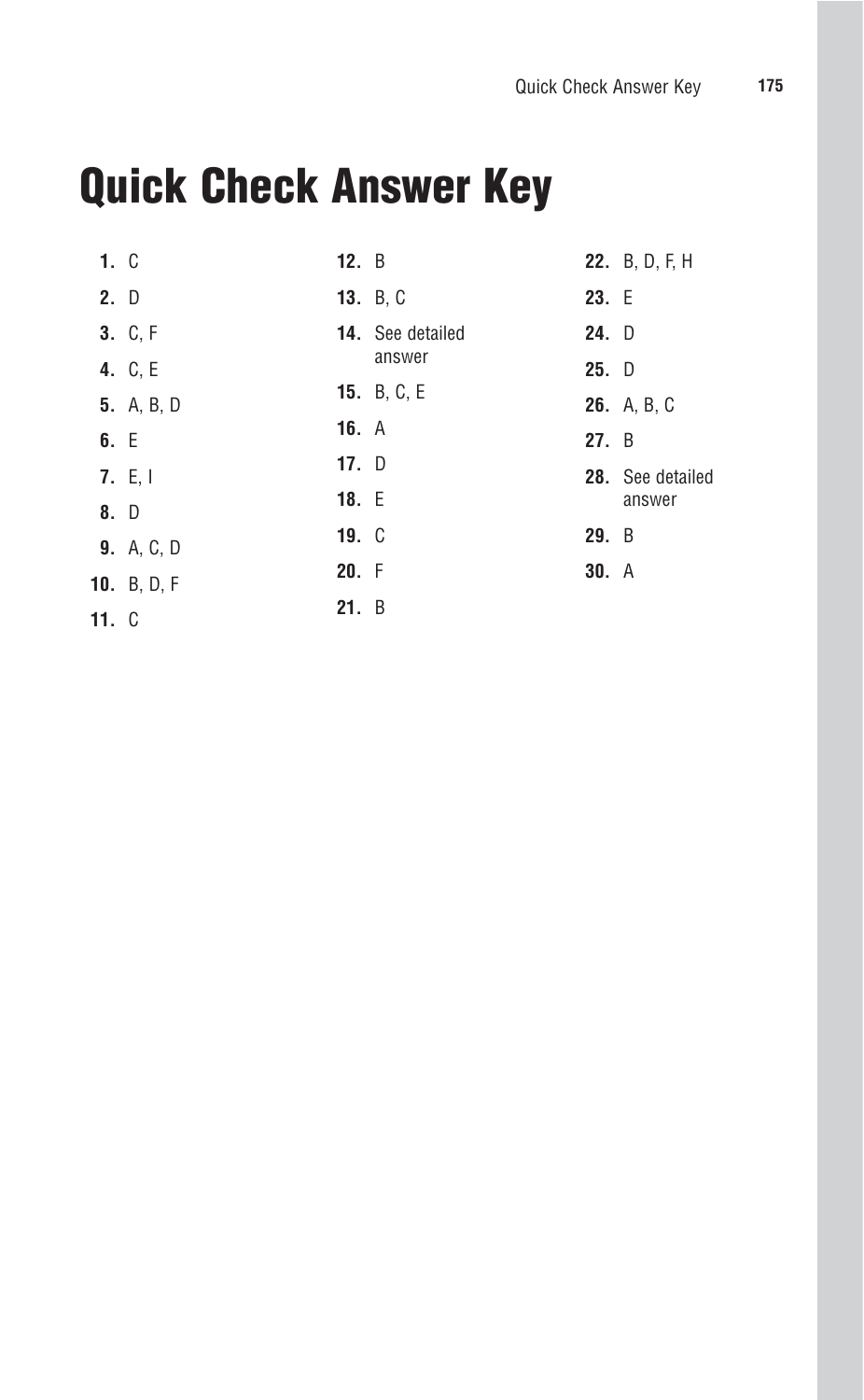### **Answers and Explanations**

**1. C.** 172.16.0-3.0/22 breaks down into the following binary equivalents:

172.16.0.0 = 10101100.00010000.00000000.00000000

172.16.1.0 = 10101100.00010000.00000001.00000000

172.16.2.0 = 10101100.00010000.00000010.00000000

172.16.3.0 = 10101100.00010000.00000011.00000000

Based on these binary values, you can see that the first 22 bits on each one of these IP addresses are the same. This makes the accurate summary address 172.16.0.0/22. All other answers are not valid.

- **2. D.** To find the valid number of hosts on a subnet, use the formula  $(2^X) 2$ , where "x" is the number of host bits in the subnet mask. A /21 (255.255.248.0) subnet mask has 11 host bits.  $(2^{11})$  – 2 = 2046. All other answers are not valid.
- **3. C, F.** These styles of VLSM are common on the ICND2/CCNA exam. It's usually best to reverse-engineer the given subnets to see what ranges are in use and then compare the answers to fill in what's left over. In this case, the given ranges are:

192.168.1.32-63/27 (Behind the Oracle router)

192.168.1.64-95/27 (Behind the Morpheus router)

192.168.1.96-111/28 (Behind the Trinity router)

192.168.1.4-7/30 (Neo-Oracle WAN link)

192.168.1.8-11/30 (Neo-Morpheus WAN link)

With that given information, answer C (192.168.1.128-255/25) and answer F (192.168.1.0-3/30) best fit the scenario. Answers A, D, and E are incorrect because these are invalid subnet addresses. Answer B is incorrect because the /26 mask will only provide 64 IP addresses, which is not sufficient for the size of Network A. These addresses also overlap with the other office subnets.

- **4. C, E.** IPv6 uses three types of communication: Unicast (one-to-one), Multicast (oneto-many), and Anycast (one-to-closest). Answer C is incorrect because the concept of Broadcast messaging is tied with the IPv4 protocol and is no longer valid in IPv6. Answer E is incorrect because there is no such thing as Cryptocast messaging.
- **5. A, B, D.** An IPv6 address consists of eight octets that can be four hexadecimal characters each. Consecutive sets of zeros can be abbreviated with a double colon (::), but this can only be used once in each IP address. Leading zeros can also be dropped. Based on these rules, addresses from the question can be described as:

2001:0db8:0000:0000:0000:0000:1428:57ab (Valid, eight octets) 2001:0db8::1428:57ab (Valid, same address as above with abbreviation) 2001::1685:2123::1428:57ab (Invalid use of double colon) 2001:99:ab:1:99:2:1:9 (Valid, dropped leading zeros) 2001:1428:57ab:1685:2123: 1428:57ab (Invalid, only seven octets)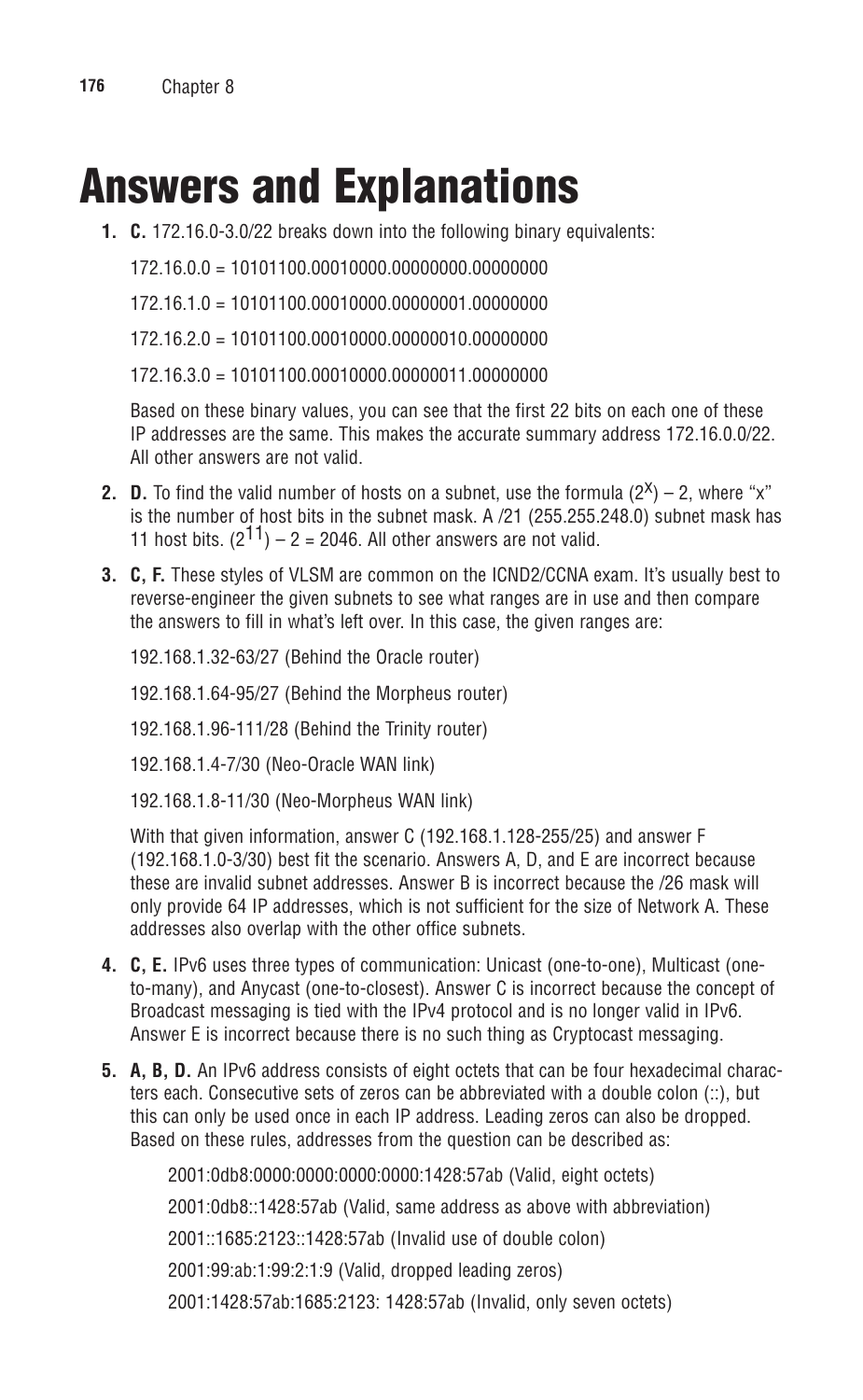- **6. E.** A dual-stack router can receive requests from both IPv4 and IPv6 clients on the same interface. This provides a smoother transition between the two protocols. Answers A, B, and D are incorrect because these all describe tunneling methods (IPv4 tunneled through an IPv6 network = 4to6). Answer C is incorrect because this describes a newer form of NAT that is able to translate between IPv4 and IPv6 addressing.
- **7. E, I.** 10.170.120-123.0/24 breaks into the following binary equivalents:

10.170.120.0 = 00001010.10101010.01111000.00000000 10.170.121.0 = 00001010.10101010.01111001.00000000 10.170.122.0 = 00001010.10101010.01111010.00000000 10.170.123.0 = 00001010.10101010.01111011.00000000

Based on this, we can see that the first 22 bits of each subnet are the same, thus the summary address is 10.170.120.0/22 for Area 0 (answer E). 10.170.0-1.0/24 breaks into the following binary equivalents:

10.170.0.0 = 00001010.10101010. 00000000.00000000 10.170.1.0 = 00001010.10101010. 00000001.00000000

Based on this, we can see that the first 23 bits of each subnet are the same, thus the summary address is 10.170.0.0/23 (answer I). All other answers are not valid.

- **8. D.** This subnet mask gives you four additional subnets using VLSM, with up to 14 hosts per subnetwork. Answer A is incorrect, as it is a higher subnet mask than your original /26, which is actually called *supernetting*. Answer B is incorrect because it is your original subnet mask. Answer C is incorrect, as it does not give you enough subnets. Answer E is incorrect, as it gives you enough subnets (six), but you would have only six hosts.
- **9. A, C,** and **D.** A subnet mask of 255.255.255.240 divides the fourth octet into subnet parts: the highest four bits and a host port (the lowest four bits). You simply check the fourth octet to ensure that all subnet and host parts are okay. The host bit portion cannot be 0000 or 1111. Answers A, C, and D are correct because 33 in decimal is 00100001, 119 in decimal is 01110111, and 126 in decimal is 1111110. Answer B is incorrect, as 112 in decimal is 1110000 in binary. This is not a valid host address in this network. All its host bits are zero. Answer E is incorrect, as 175 in decimal is 10101111 in binary. All host bits are ones. This is the local broadcast address and cannot be used as a host address. Answer F is incorrect, as 208 in decimal is 11010000 in binary. This is not a valid host address in this network, and all its host bits are zero.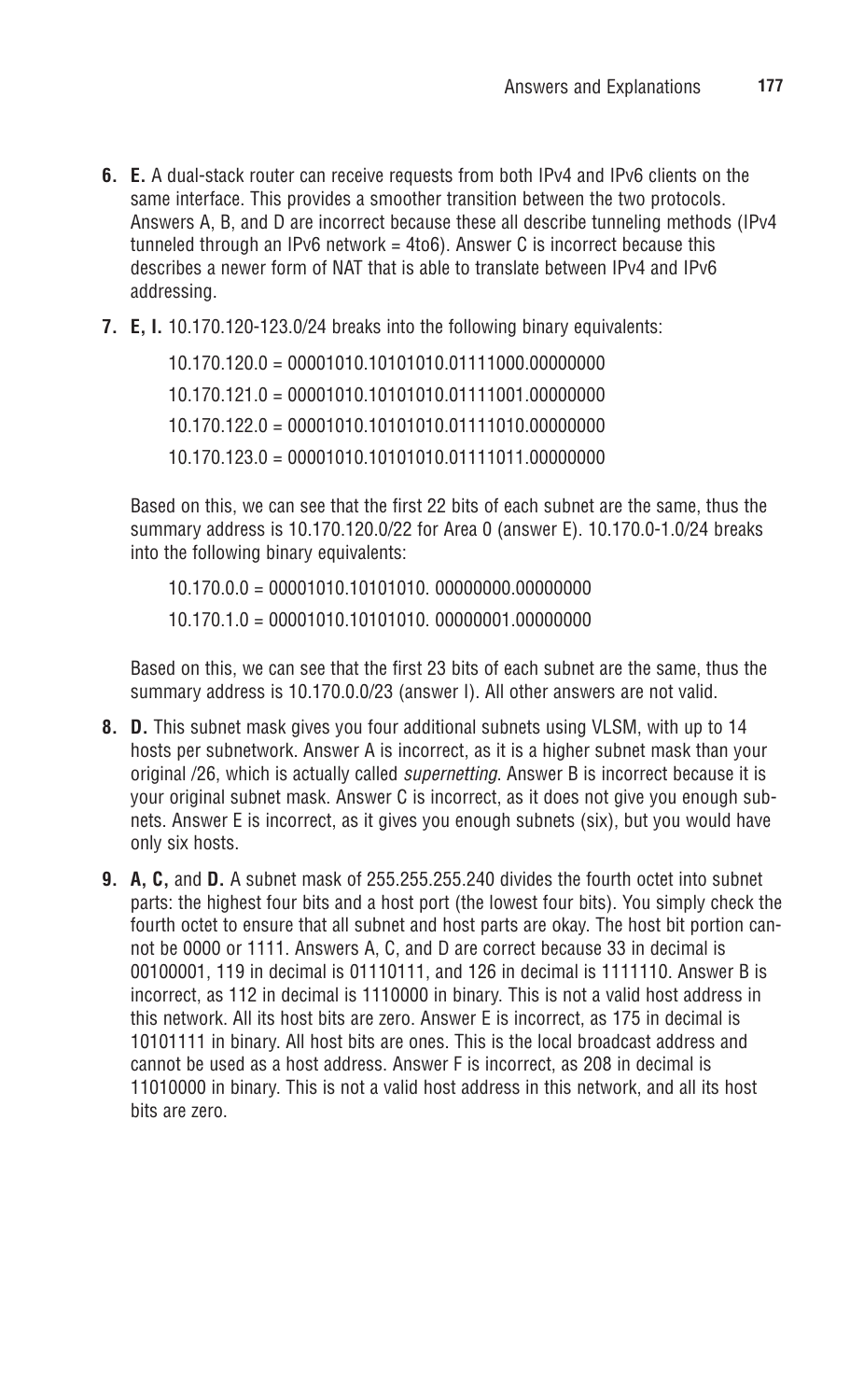| Department              | <b>Number of Users</b> | <b>Subnet Mask</b>          |
|-------------------------|------------------------|-----------------------------|
| Corporate               | 117                    | 255.255.255.128 (126 hosts) |
| <b>Customer Support</b> | 15                     | 255.255.255.224 (30 hosts)  |
| Financial               | 25                     | 255.255.255.224 (30 hosts)  |
| HR                      | 5                      | 255.255.255.248 (6 hosts)   |
| Engineering             | 5                      | 255.255.255.248 (6 hosts)   |

**10. B, D, F.** The departments will use the following subnet masks:

All other answers are invalid.

- **11. C.** It is not a valid host address; 192.168.5.95/27 is a directed broadcast address for the 192.168.5.64 network. Answer A is incorrect, as you can certainly assign Class C addresses to any type of interface. Answer B is incorrect, as the /27 mask is the 255.255.255.224 subnet mask, which is perfectly valid. Answer D is incorrect because 192.168.5.95/27 represents a broadcast address rather than a network address. Answer E is incorrect because it is a private IP address. Answer F is incorrect, as the fact that it is a private IP address will not cause it to be refused by an interface.
- **12. B.** One of the IPv6 transition schemes includes an IPv6 to IPv4 (6to4) tunneling method. This allows you to tunnel your IPv6 networks through an IPv4 network. Answer A is incorrect because the VPN is actually using the IPv4 Internet as its connection point. Answer C is incorrect because 4to6 tunnels involve IPv4 networks tunneling through an IPv6 network. Answer D is incorrect because NAT-PT is a form of NAT that can handle translations between protocol suites. It is not related to VPN technology.
- **13. B, C.** 172.16.112.0/24 and 172.16.113.0/24 can be summarized into the single entry 172.16.112.0/23. Answers A, D, and E represent addresses that cannot be summarized into a single routing entry that only encompasses two of the /24 network ranges.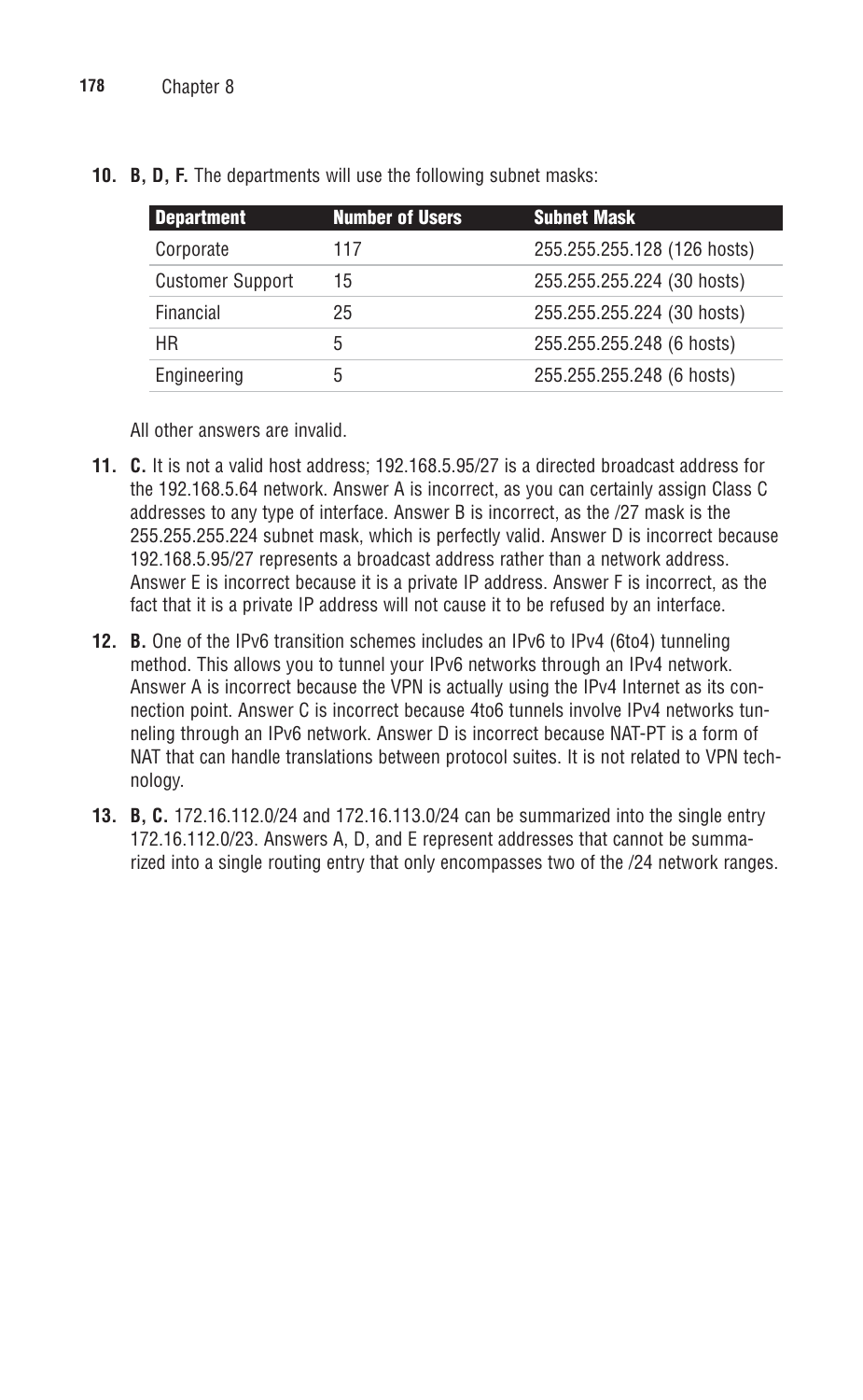**14.**



#### **FIGURE 8.10** Network diagram.

- **15. B, C, E.** RIPv2, EIGRP, and OSPF all support Variable Length Subnet Mask (VLSM) capabilities. Answers A and D are incorrect because RIPv1 and IGRP are classful routing protocols and do not support VLSM.
- **16. A.** When auto-summarization is enabled, EIGRP will summarize networks back to their classful boundary anytime a discontiguous network is reached (such as the transition from 10.0.0.0/8 networks to 172.16.0.0/16 networks). In this case, R1 will summarize the corporate network back to 10.0.0.0/8 as it passes the routing update to R2. It will also summarize all the 172.16.x.x networks back to 172.16.0.0/16 as it passes the routing update into the corporate network. Answers B, C, and D are incorrect because auto-summarization only summarizes back to a classful boundary rather than to more specific subnet masks. Answer E is incorrect because EIGRP can handle VLSM with auto-summarization enabled.
- **17. D.** IPv6 addresses have been expanded to 128-bit addressing from the 32-bit addressing of IPv4. This provides a virtually inexhaustible number of addresses (although, I'm sure many thought the same of the IPv4 address space). All other answers do not apply.
- **18. E.** The Internet-valid addresses are considered "global" addresses in IPv6. They are specified to begin with 2000::/3. Answer A is incorrect because private addresses are for use in a private network, as it currently happens in IPv4 addressing. Answer B is incorrect because global addresses have replaced public addresses. Answers C and D do not apply directly to IPv6 addressing.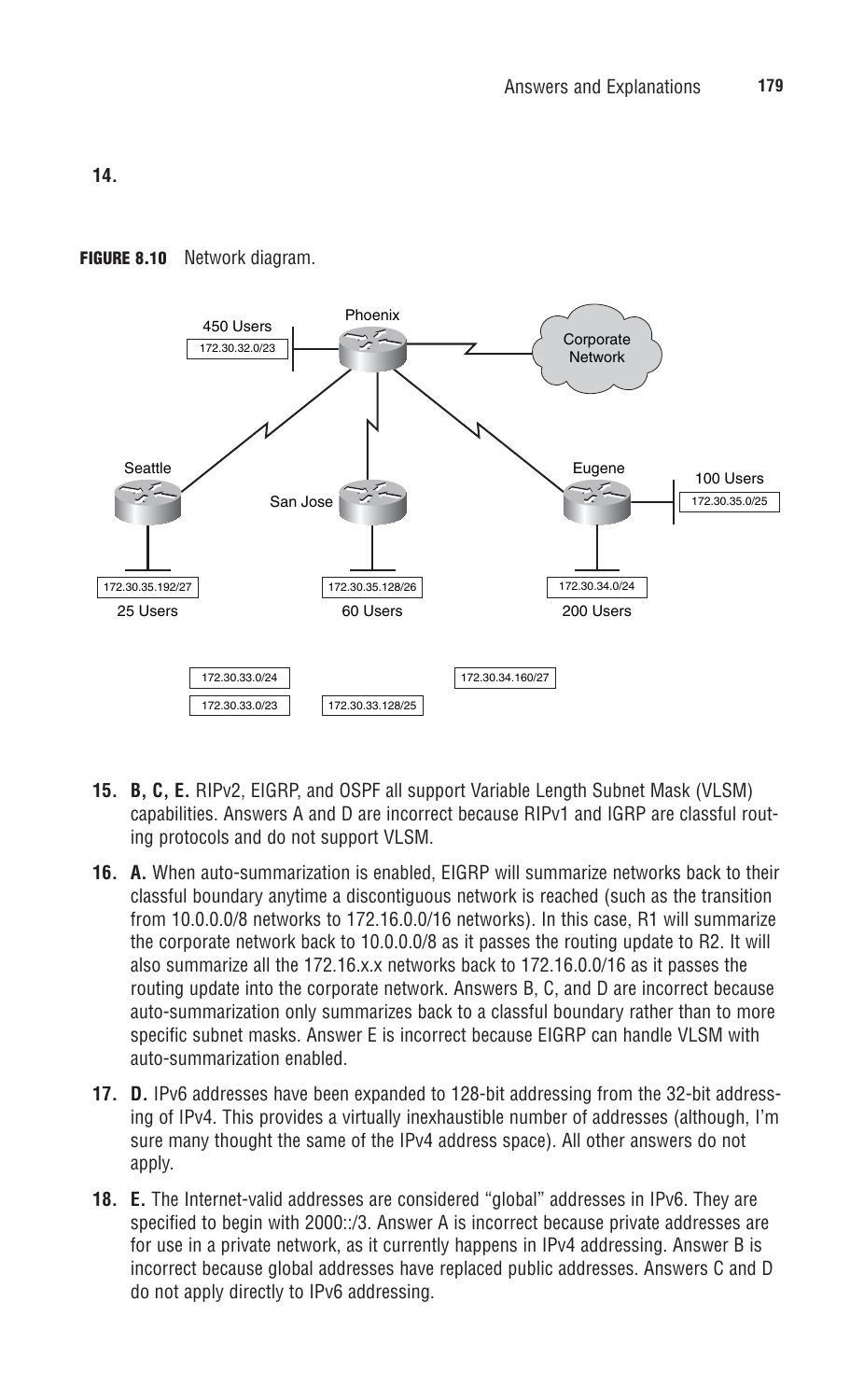- **19. C.** Link-local addressing is a new concept when moving from IPv4 to IPv6. Link-local addresses are used to communicate directly on a link. This is used for communication such as establishing OSPF neighbor relationships or sending RIP routes. Answer A is incorrect because global addresses can access the Internet directly. Answer B is incorrect because private IPv6 addresses can route through an organization. The addresses shown in answers D and E do not exist in the IPv6 environment.
- **20. F.** IPv6 addresses are assigned using the **ipv6 address** command. In IPv6, there is no decimal version of the subnet mask; all subnet masks are written in bit-notation. Answers A, C, and E are incorrect because they use the decimal version of the subnet mask. Answers B and D are incorrect because they use the incorrect command.
- **21. B.** The exact syntax to enable the RIPng (RIP for IPv6) routing protocol is **ipv6 router rip <**tag**>**. The tag can be anything from a number to a name; in this question, the tag was "RIPng". This tag must be used when enabling RIP on an interface-by-interface basis. Answers A, C, and D will produce invalid syntax messages.
- **22. B, D, F, H.** To perform the most efficient VLSM, always begin with the biggest subnet first. The ranges that will properly address the network in Figure 8.8 are as follows:
	- . Server Farm: 150.60.130.0-127/25 (answer H)
	- . College of Education: 150.60.130.128-159/27 (answer B)
	- . College of Business: 150.60.130.160-191/27 (answer F)
	- ▶ Administration: 150.60.130.192-207/28 (answer D)

Answers A, C, E, and G are incorrect because they would each address a portion of the network but would not function correctly with the other given subnets.

**23.** The binary equivalents of the shown addresses are as follows, reflected in answer E:

192.168.112.0 = 11000000.10101000.01110000.00000000

192.168.113.0 = 11000000.10101000.01110001.00000000

192.168.114.0 = 11000000.10101000.01110010.00000000

192.168.115.0 = 11000000.10101000.01110011.00000000

192.168.116.0 = 11000000.10101000.01110100.00000000

192.168.117.0 = 11000000.10101000.01110101.00000000

192.168.118.0 = 11000000.10101000.01110110.00000000

192.168.119.0 = 11000000.10101000.01110111.00000000

This shows that the first 21 bits of all these addresses are the same making the summary address 192.168.112.0/21. Answers A, B, and C are incorrect because 192.168.110.0 is an inaccurate starting point for the subnets. Answers D and F assume the wrong subnet mask.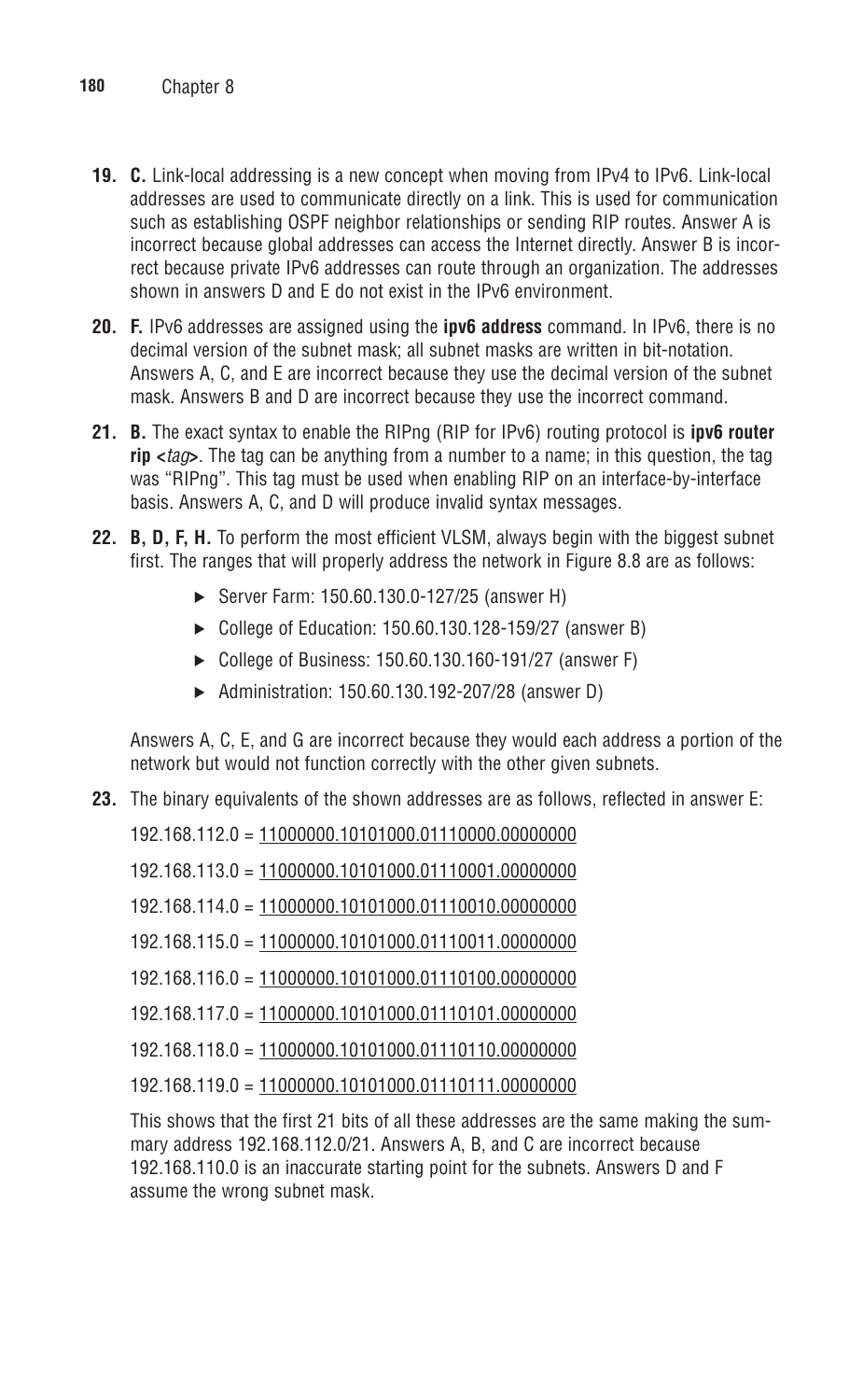**24.** The binary equivalents of the shown addresses are as follows, reflected in answer D:

| $172.16.4.0 =$ | 10101100.00010000.00000100.00000000 |
|----------------|-------------------------------------|
|----------------|-------------------------------------|

172.16.5.0 = 10101100.00010000.00000101.00000000

172.16.6.0 = 10101100.00010000.00000110.00000000

172.16.128.0 = 10101100.00010000.10000000.00000000

Because of the last subnet (172.16.128.0/24), a good summarization is not possible with these subnets. We must drop back to the classful summarization of 172.16.0.0/16. This helps demonstrate why discontiguous network addressing can destroy your network summarization efficiency. Answers A, B, and C are incorrect because the summarization addresses fail to encompass the 172.16.128.0/24 subnet.

- **25. D.** The IP address 172.20.2.255/23 comes from the range of 172.20.2.0 through 172.30.3.255. The network ID 172.20.2.0 cannot be assigned to a host. The broadcast ID 172.20.3.255 cannot be assigned to a host. Everything in the middle of the range will function just fine. The other answers do not apply.
- **26. A, B, C.** Given the 10.5.12.0/22 subnet, we can find the range of addresses to be 10.5.12.0 to 10.5.15.255. This makes Answers A, B, and C correct. Answers D and E are incorrect because they belong to the next subnet.
- **27. B.** There are two ways of shortening an IPv6 address: removing a single group of consecutive zeros by using the double colon (::) and removing leading zeros from an octet. Answer B (2001:ab9:0:0:3::59ff:1ac5) shortens the octets by removing leading zeros and abbreviates the second group of consecutive zeros by using the ::. Answer A incorrectly uses a :: twice in the IPv6 address. Answer C has too many characters in one of the octets. Answer D uses the underscore character, which is invalid.